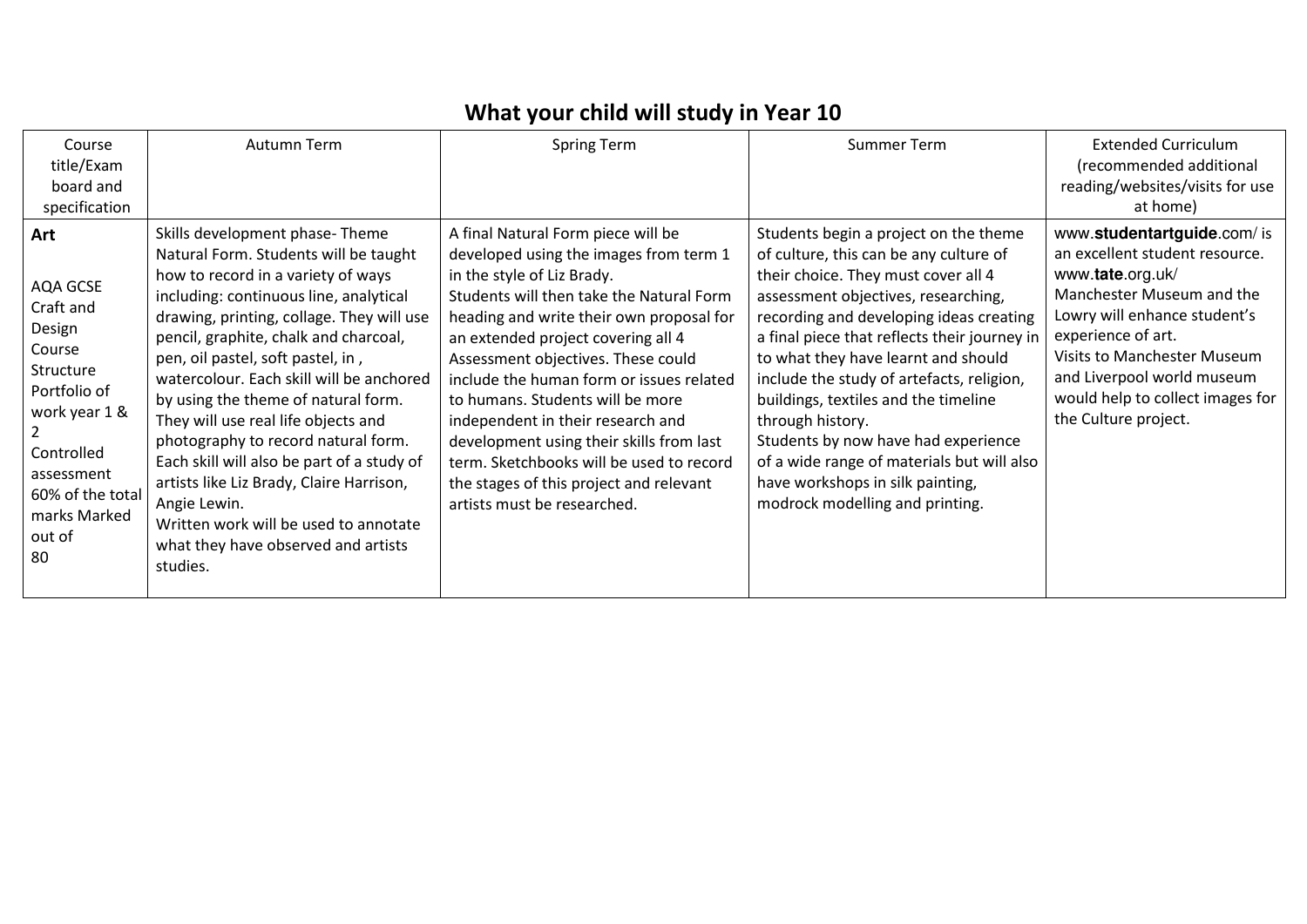| <b>BTEC Technical</b> | <b>Component 1: Investigating Enterprise</b> | <b>B1 Customer needs</b>                     | <b>C3 Situational analysis</b>           | Students need to keep up-        |
|-----------------------|----------------------------------------------|----------------------------------------------|------------------------------------------|----------------------------------|
| award in              | A1 What is an enterprise?                    | The importance of anticipating               | • Using situational analysis to identify | todate with the business world.  |
| <b>Enterprise</b>     | Enterprises carry out one or                 | and identifying customer needs.              | how internal and external factors might  | This can be done through         |
|                       | more activities, such as being involved      | Identifying customer                         | affect an enterprise, to include:        | various media including TV,      |
|                       | with goods, services or both.                | expectations:                                | o SWOT o                                 | print and the internet. The best |
|                       | Most enterprises face some                   | After-sales service.                         | <b>PEST</b>                              | source for UK business is the    |
|                       | kind of competition.                         | The ways in which different                  | C4 Measuring the success of an SME .     | BBC website.                     |
|                       | Enterprises need to attract and              | products can be linked to different kinds    | Measures of success of SMEs - how far    | https://www.bbc.co.uk/news/b     |
|                       | keep customers happy and often face          | of customers according to age, gender,       | they meet business aims - surviving,     | usiness                          |
|                       | difficulties in capturing and retaining      | income, lifestyle and location.              | breaking even, making a profit, meeting  | The best print is the Times or   |
|                       | customers.                                   | B2 Using market research to understand       | customer needs.                          | Guardian newspapers.             |
|                       | The role of customer service in              | <b>customers</b>                             | • Reasons for the success of SMEs:       | www.thetimes.co.uk/              |
|                       | attracting new customers, securing           | Qualitative research – based on<br>$\bullet$ | • Methods of measuring success,          | https://www.theguardian.com/     |
|                       |                                              | individual customer responses,               |                                          | uk/business                      |
|                       |                                              | openended questions.                         |                                          |                                  |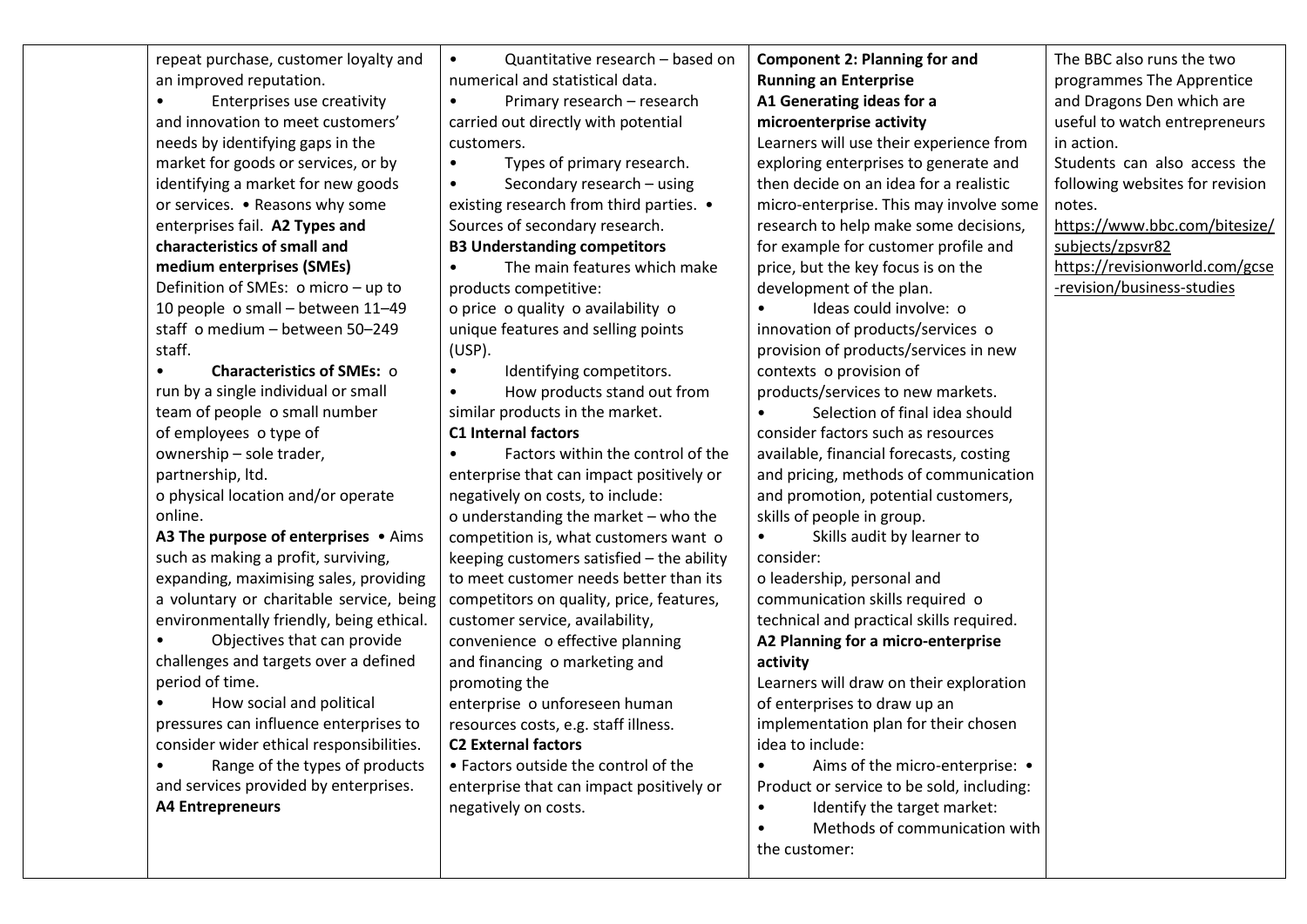| Reasons for starting own<br>$\bullet$<br>enterprise - to be your own boss, to<br>pursue a hobby, flexibility. |  |  |
|---------------------------------------------------------------------------------------------------------------|--|--|
|                                                                                                               |  |  |
|                                                                                                               |  |  |
|                                                                                                               |  |  |
|                                                                                                               |  |  |
|                                                                                                               |  |  |
|                                                                                                               |  |  |
|                                                                                                               |  |  |
|                                                                                                               |  |  |
|                                                                                                               |  |  |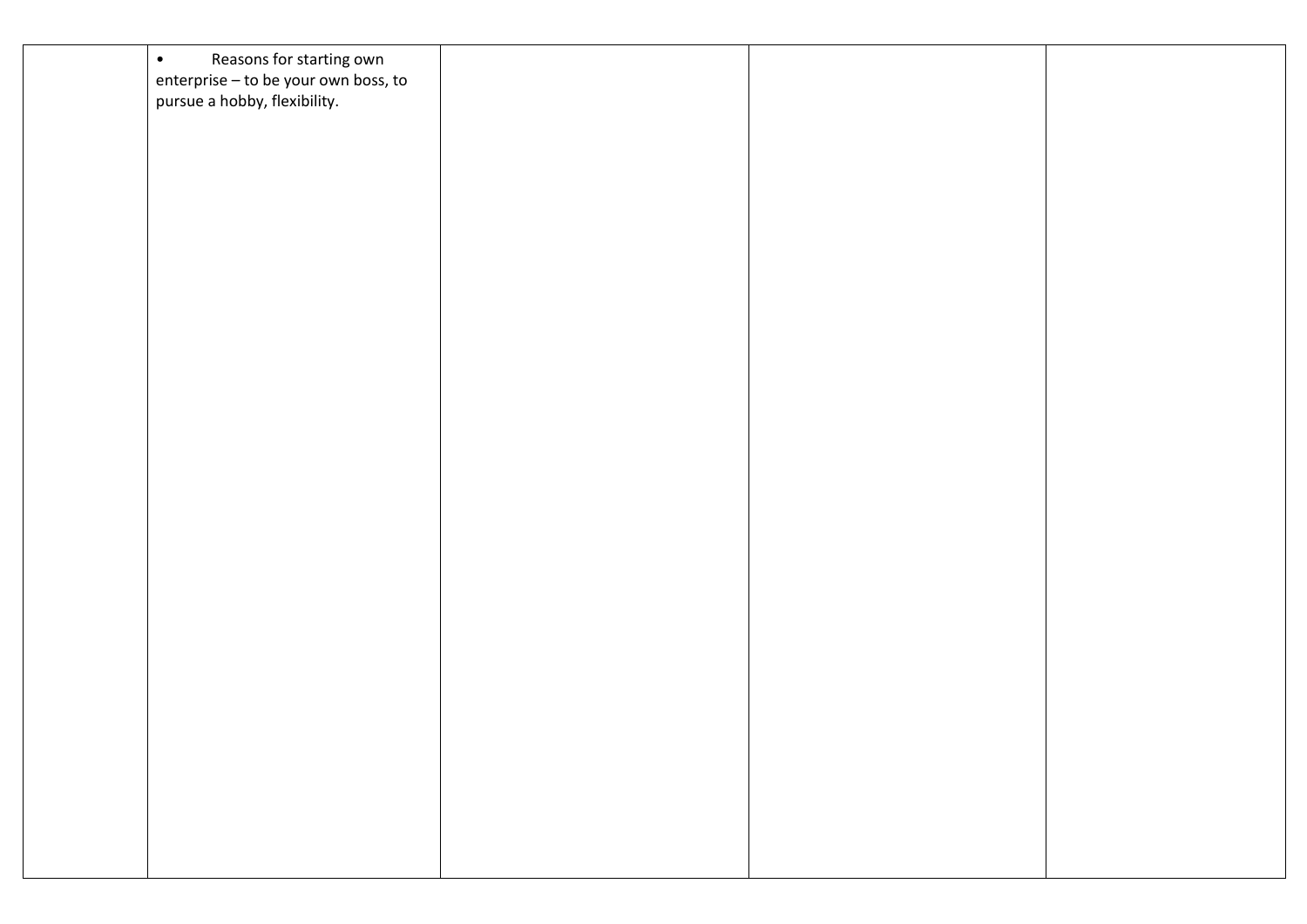|                | Mind<br>$\bullet$<br>set: focus,<br>passion, | • Factors<br>outside the<br>control of the | Resources<br>$\bullet$<br>required:<br>Risk<br>$\bullet$ |                                                                                                                           |
|----------------|----------------------------------------------|--------------------------------------------|----------------------------------------------------------|---------------------------------------------------------------------------------------------------------------------------|
|                | motivated and                                | enterprise that                            | assessment, for                                          |                                                                                                                           |
|                | dedicated,                                   | can impact                                 | example risks                                            |                                                                                                                           |
|                | inventive or                                 | positively or                              | could include:                                           |                                                                                                                           |
|                | innovative,                                  | negatively on                              |                                                          |                                                                                                                           |
|                | proactive,                                   | revenues.                                  |                                                          |                                                                                                                           |
|                | confident,<br>flexible and                   |                                            |                                                          |                                                                                                                           |
|                | adaptable,                                   |                                            |                                                          |                                                                                                                           |
|                | resilient, having                            |                                            |                                                          |                                                                                                                           |
|                | vision and the                               |                                            |                                                          |                                                                                                                           |
|                | capacity to                                  |                                            |                                                          |                                                                                                                           |
|                | inspire.                                     |                                            |                                                          |                                                                                                                           |
|                | <b>Skills</b><br>$\bullet$                   |                                            |                                                          |                                                                                                                           |
|                | for success:                                 |                                            |                                                          |                                                                                                                           |
|                | knowledge of                                 |                                            |                                                          |                                                                                                                           |
|                | industry/sector,                             |                                            |                                                          |                                                                                                                           |
|                | technical skills,<br>interpersonal           |                                            |                                                          |                                                                                                                           |
|                | communication                                |                                            |                                                          |                                                                                                                           |
|                | skills, planning,                            |                                            |                                                          |                                                                                                                           |
|                | time                                         |                                            |                                                          |                                                                                                                           |
|                | management,                                  |                                            |                                                          |                                                                                                                           |
|                | negotiation,                                 |                                            |                                                          |                                                                                                                           |
|                | prioritising                                 |                                            |                                                          |                                                                                                                           |
|                | tasks, problem                               |                                            |                                                          |                                                                                                                           |
|                | solving,                                     |                                            |                                                          |                                                                                                                           |
|                | managing risk.<br>Introduction to            | Unit 2                                     |                                                          |                                                                                                                           |
| Computer       | the course                                   | Computational                              | Unit 1 Computer<br><b>Systems</b>                        | Outwood Homelearning -<br>https://compsci.homelearning.outwood.com/?fbclid=IwAR14zcoEA2qnJkJkm8n9P5p6wo8GMWyzeQxVI7QaoyVp |
| <b>Science</b> | two<br>covers                                | <b>Thinking</b>                            | 1.3 Networks -                                           |                                                                                                                           |
|                | elements Unit                                | 2.3 Boolean                                | covered in this                                          |                                                                                                                           |
| J277 OCR 9-    | Computer<br>1:                               | Logic -                                    | unit<br>is<br>LAN,                                       | BBC Bitesize - https://www.bbc.co.uk/bitesize/examspecs/zmtchbk                                                           |
| 1 GCSE         | Systems<br>and                               | students will                              | WAN's,                                                   |                                                                                                                           |
|                | 2:<br>Unit                                   | learn logic                                | topologies,                                              | Criag n Dave videos - https://student.craigndave.org/gcse-ocr-j277-computer-science-videos                                |
|                | Computational                                |                                            |                                                          |                                                                                                                           |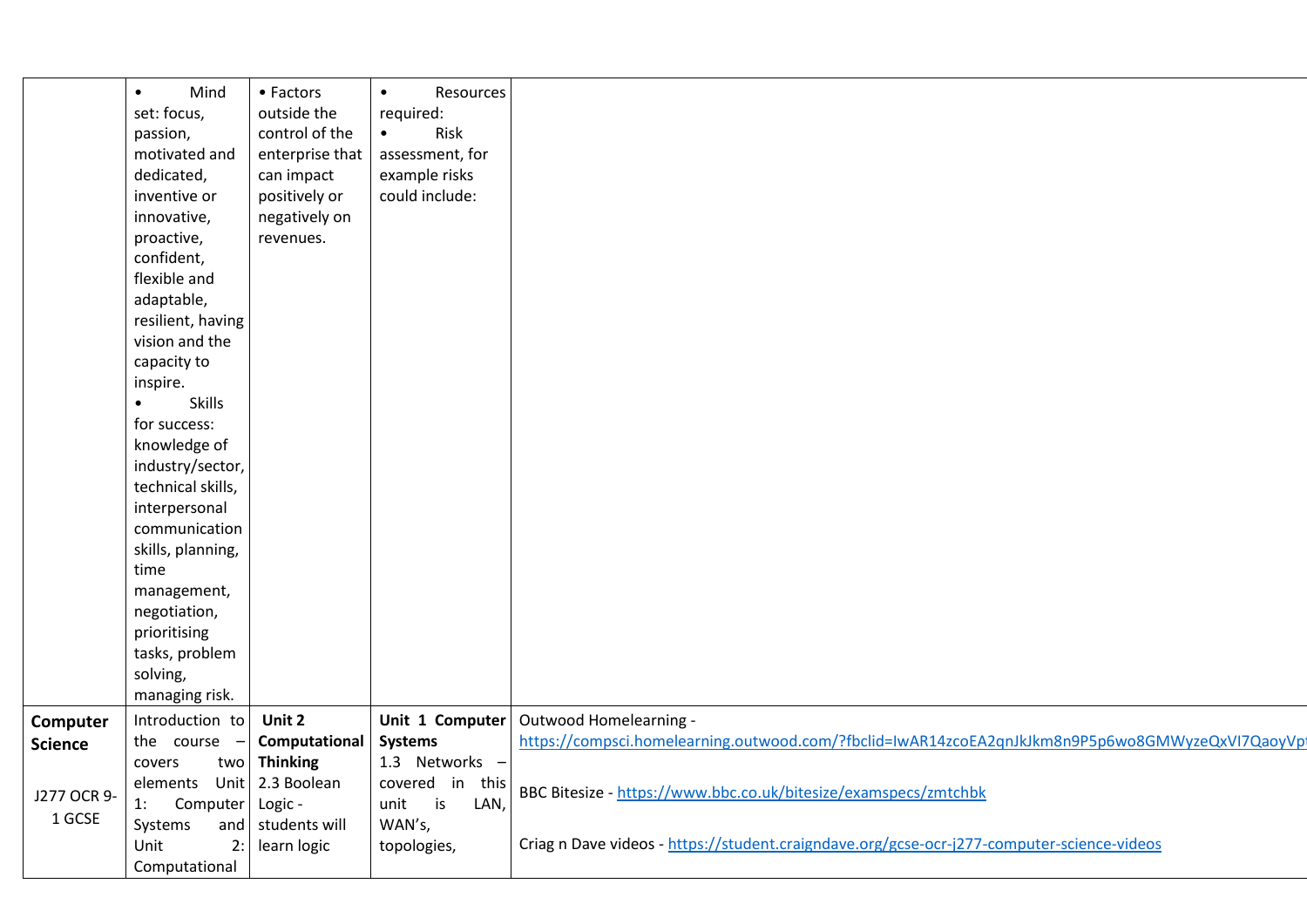| Thinking.<br>The            | gates, truth     | protocols<br>and                  |
|-----------------------------|------------------|-----------------------------------|
| course is spilt             | tables.          | layers.                           |
| different<br>into           | 2.1 Algorithms   |                                   |
| units which are             | - students will  |                                   |
| studied                     | learn            | Unit<br>$\mathbf{2}$              |
| separately.                 | abstraction,     | Computational                     |
|                             | decomposition,   | <b>Thinking</b>                   |
|                             | pseudocode       | 2.2 Programming                   |
| $\mathbf{1}$<br>Unit        | Unit 1           | fundamentals<br>$\qquad \qquad -$ |
| Computer                    | Computer         | studied alongside                 |
| <b>Systems</b>              | Systems          | the<br>practical                  |
| 1.2<br>Memory               | Systems<br>1.1   | programming.                      |
| and Storage                 | Architecture -   | Programming<br>—                  |
| will<br>students            | students will    | students<br>will                  |
| about<br>learn              | learn about the  | continue<br>with                  |
| RAM,<br>ROM,                | purpose of the   | practical                         |
| secondary<br>storage<br>and | CPU, the Von     | programming<br>lessons to ensure  |
| data                        | Neuman           | they are equipped                 |
| representation              | architecture,    | with<br>the                       |
| (includes                   | common CPU       | necessary skills.                 |
| Binary,                     | components       |                                   |
| Hexadecimal,                | and<br>their     |                                   |
| <b>ASCII</b><br>and         | functions and    |                                   |
| Unicode)                    | characteristics, |                                   |
|                             | embedded         |                                   |
|                             | systems.         |                                   |
| Programming -               | Programming-     |                                   |
| students<br>will            | students<br>will |                                   |
| out<br>carry                | continue with    |                                   |
| practical                   | practical        |                                   |
| programming                 | programming      |                                   |
| lessons<br>to               | lessons<br>to    |                                   |
| ensure they are             | ensure they are  |                                   |
| equipped with               | equipped with    |                                   |
| the necessary               | the necessary    |                                   |
| skills.                     | skills.          |                                   |
|                             |                  |                                   |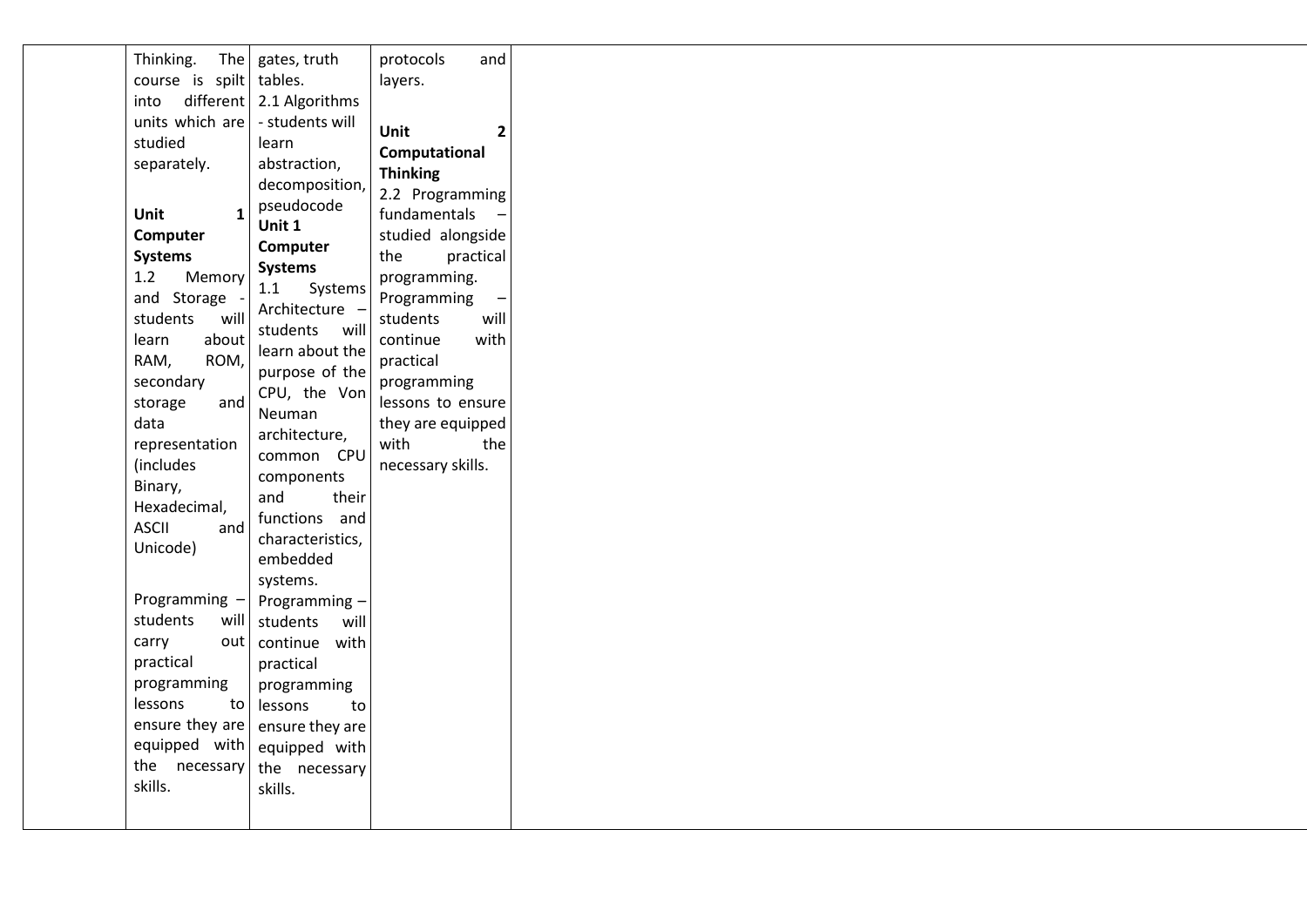| Design &<br><b>Technology</b><br>Eduqas<br>GCSE                       | Design &<br><b>Technology in</b><br>the 21st<br>Century<br><b>Component 1</b>                                                                                                                                                                                                    | Design &<br><b>Technology in</b><br>the 21st<br>Century<br><b>Component 1</b>                                                                                                                                                                                  | Mini design and<br>make project<br>completed in<br>preparation for<br>the NEA                                                                                                   | Design & Technology: http://www.technologystudent<br>.com/<br>http://www.designtechnology.info/home.htm                    |
|-----------------------------------------------------------------------|----------------------------------------------------------------------------------------------------------------------------------------------------------------------------------------------------------------------------------------------------------------------------------|----------------------------------------------------------------------------------------------------------------------------------------------------------------------------------------------------------------------------------------------------------------|---------------------------------------------------------------------------------------------------------------------------------------------------------------------------------|----------------------------------------------------------------------------------------------------------------------------|
| 50%<br>Controlled<br>Assessment<br>35 Hours<br>50%<br>Written<br>Exam | Students will<br>study each<br>material area<br>in DT. They will<br>first study<br>materials and<br>manufacturing<br>processes for<br>timbers and<br>boards, papers<br>and boards and<br>polymers.<br>They will also<br>complete a<br>design and<br>make project<br>to reinforce | Students will<br>study<br>materials and<br>manufacturing<br>processes for<br>metals,<br>textiles,<br>systems and<br>control and<br>modern<br>materials.<br>They will also<br>study<br>mechanisms,<br>environmental<br>impact and<br>CAD CAM.<br>They will also | <b>Design and Make</b><br><b>Component 2</b><br><b>NEA</b><br>Students will<br>analyse and<br>research into the<br>3 contextual<br>challenges<br>released by the<br>exam board. | http://www.bbc.co.uk/schools/<br>gcsebitesize/design/<br>http://www.designandtech.com/                                     |
|                                                                       | learning and<br>develop<br>designing and<br>making skills.                                                                                                                                                                                                                       | complete a<br>design and<br>make project<br>focusing on<br>analysing,<br>developing and<br>evaluation.                                                                                                                                                         |                                                                                                                                                                                 |                                                                                                                            |
| <b>Drama</b><br>GCSE<br>AQA Exam<br>Board                             | <b>Skill Building</b><br>Introduction to<br>the course<br>Students<br>participate in a<br>variety of<br>workshops to                                                                                                                                                             | <b>Component 2</b><br>Devising<br>Theatre 80<br>marks (40%)<br>are given<br>towards final<br>GCSE                                                                                                                                                              | <b>Component 2</b><br><b>Devising Theatre</b><br>80 marks (40%)<br>are given towards<br>final GCSE                                                                              | The following revision guides may be useful but are not compulsory AQA GCSE Drama<br>by Annie Fox ISBN-13<br>9781911208211 |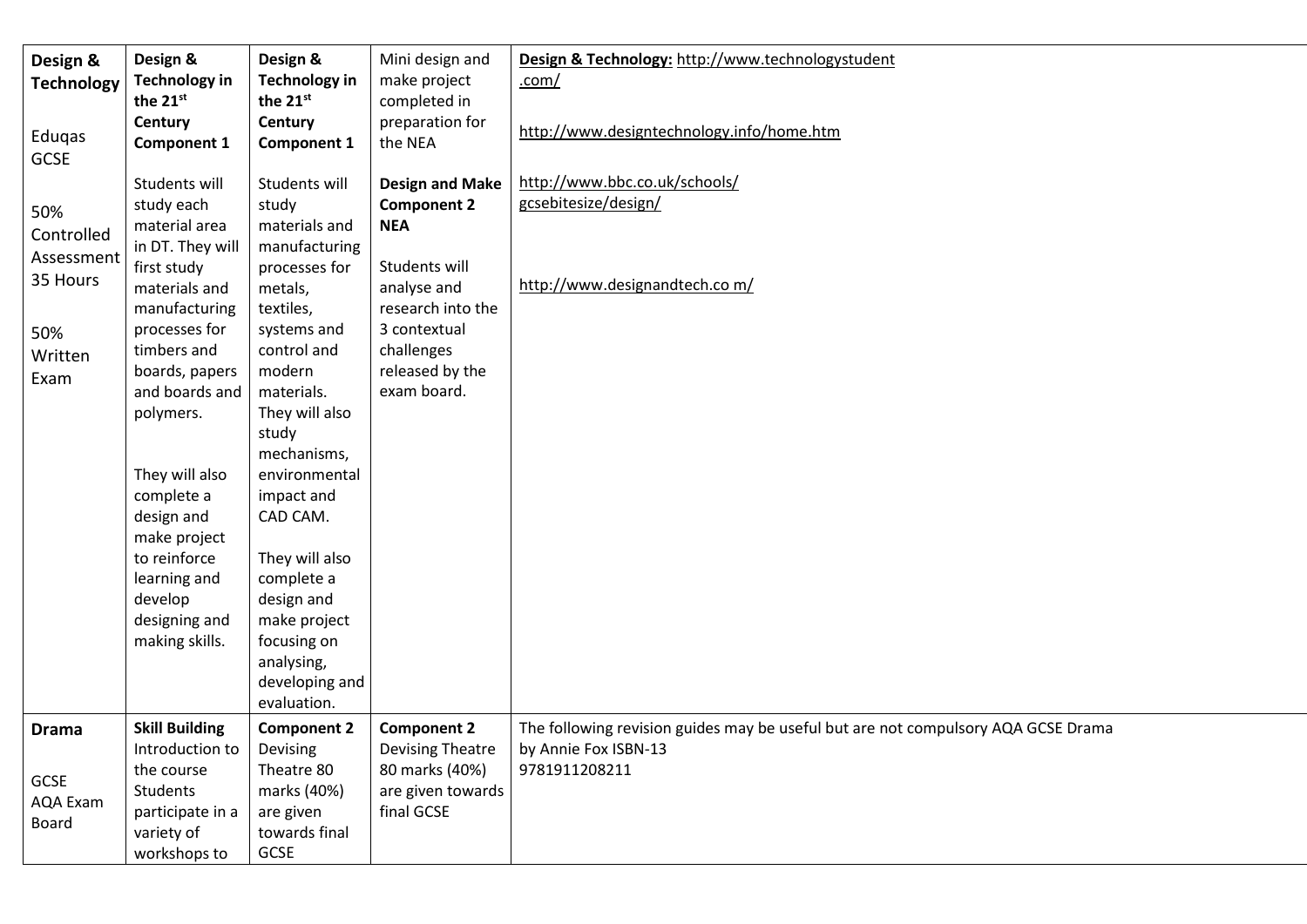| develop skills<br>and<br>understanding<br>of theatre<br>practitioners.<br>Students will<br>begin devising<br>from a stimulus<br>in |
|------------------------------------------------------------------------------------------------------------------------------------|
|------------------------------------------------------------------------------------------------------------------------------------|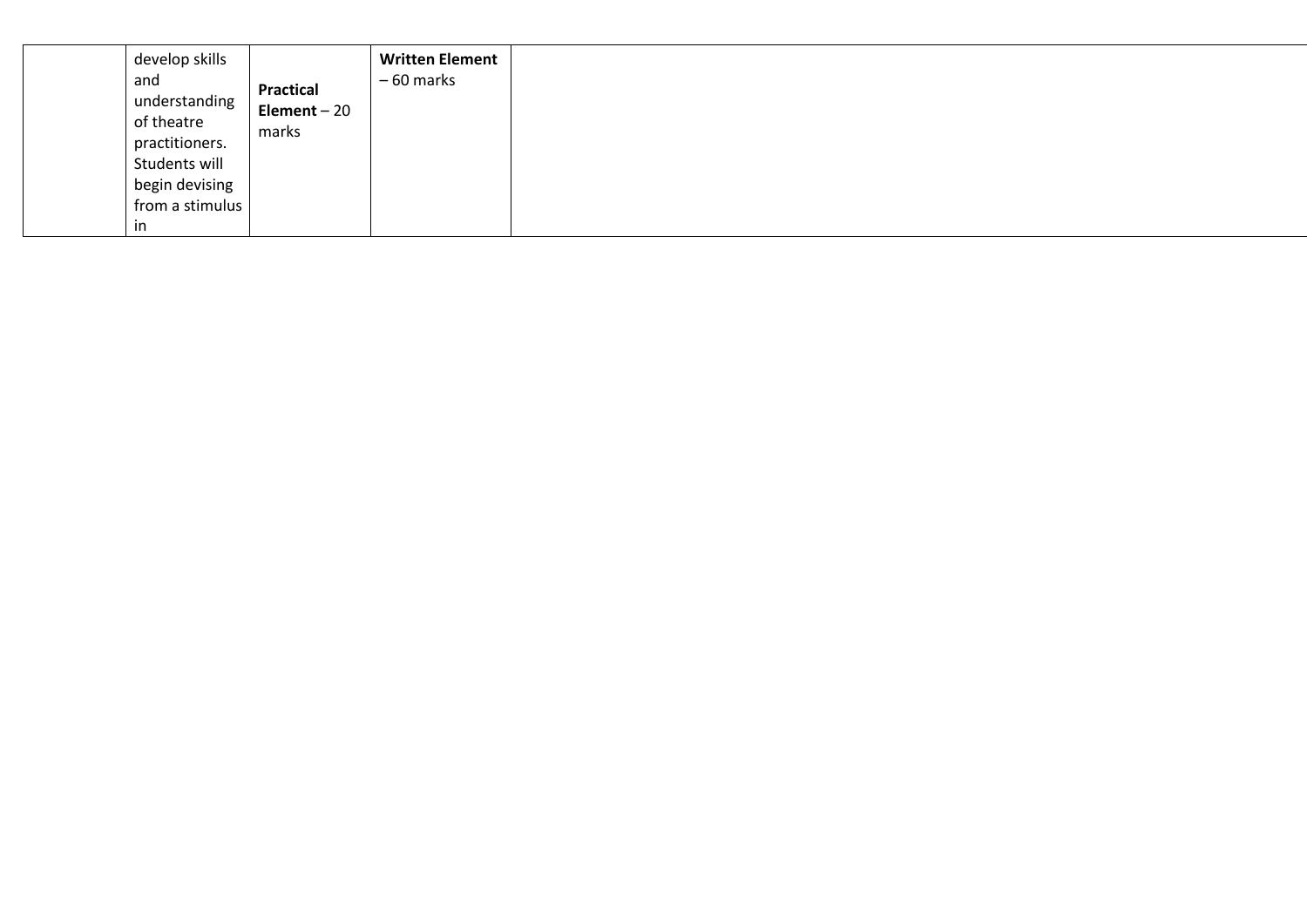|  | preparation for the Component 2<br>devising unit. The focus is in gaining<br>confidence, team building and using<br>exemplar work to demonstrate the<br>expectations and performance<br>standards.<br>Mock Exam- Component 2 Devised<br>Theatre<br>Artaud's Theatre of Cruelty Students<br>will complete a study and research of a<br>theme as their stimulus. Students will<br>create and rehearse a performance<br>linking to the stimulus which must have<br>artistic intentions (an aim which the<br>performance wishes to achieve) This is<br>performed to selected friends from<br>their year before the students evaluate<br>their progress. | The students will be placed under<br>controlled assessment/supervised time.<br>All lessons are marked towards their final<br>GCSE grade. They will:<br>Research set theme<br>Develop ideas<br>Collaborate with group<br>Rehearsal, refine and develop<br>work in progress<br>Analyse and evaluate individual<br>process of creating devised<br>drama<br>Create a devising logbook (50% of<br>marks for written work)<br>Students are assessed on:<br>Creation of meaning<br>$\bullet$<br>Communication of meaning<br>Realisation of artistic intentions<br>Demonstration of performance<br>skills<br>Demonstration of a high level and<br>wide range of theatrical skills<br>Inventive performance ideas<br>All work is performed to a small<br>audience (adhering to year group<br>bubbles) and recorded to be sent<br>to the Examination board for<br>external assessment/Moderation | Students will create a devising logbook<br>(maximum 2500 words)<br>Log 1 - Response to a Stimulus<br>In this section students are expected to<br>explain their initial ideas, research and<br>intentions for the devised piece.<br>Log 2 - Development and collaboration<br>In this section students are expected to<br>explain the process they undertook to<br>refine their initial ideas and intentions<br>into a final devised piece.<br>Log 3 - Analysis and evaluation This<br>section offers students the opportunity<br>to demonstrate their analytical and<br>evaluative skills with respect to their<br>own devised work. Students are<br>expected to analyse and evaluate the<br>ways in which they individually<br>contributed to the devising process as<br>a whole and to the final devised piece,<br>exploring their strengths and<br>weaknesses. | <b>GCSE Drama 9-1 Revision Guide</b><br>published by CGP Books ISBN:<br>9781782949626.<br>Also available from the CGP<br>website are guide books for the<br>set play Blood Brothers ISBN:<br>9781782949664<br>This year, opportunities to<br>watch digital performances will<br>run and we encourage the<br>students and their families to<br>watch digital performances<br>together that teachers suggest<br>as and when they are available.<br>Once theatres re-open, we<br>encourage students to visit the<br>theatres in our community and<br><b>Greater Manchester to</b><br>experience as much Live<br>Theatre as possible.<br>Royal Exchange,<br>Manchester (They hold<br>regularly Family Days<br>which are free)<br>Waterside Arts Centre,<br>Sale<br>Garrick Theatre,<br>Altrincham<br>Lowry Theatre, Salford<br>П<br>National TV &<br>Radio<br>Museum, Bradford<br>(Free) |
|--|-----------------------------------------------------------------------------------------------------------------------------------------------------------------------------------------------------------------------------------------------------------------------------------------------------------------------------------------------------------------------------------------------------------------------------------------------------------------------------------------------------------------------------------------------------------------------------------------------------------------------------------------------------|----------------------------------------------------------------------------------------------------------------------------------------------------------------------------------------------------------------------------------------------------------------------------------------------------------------------------------------------------------------------------------------------------------------------------------------------------------------------------------------------------------------------------------------------------------------------------------------------------------------------------------------------------------------------------------------------------------------------------------------------------------------------------------------------------------------------------------------------------------------------------------------|------------------------------------------------------------------------------------------------------------------------------------------------------------------------------------------------------------------------------------------------------------------------------------------------------------------------------------------------------------------------------------------------------------------------------------------------------------------------------------------------------------------------------------------------------------------------------------------------------------------------------------------------------------------------------------------------------------------------------------------------------------------------------------------------------------------------------------------------------------------|--------------------------------------------------------------------------------------------------------------------------------------------------------------------------------------------------------------------------------------------------------------------------------------------------------------------------------------------------------------------------------------------------------------------------------------------------------------------------------------------------------------------------------------------------------------------------------------------------------------------------------------------------------------------------------------------------------------------------------------------------------------------------------------------------------------------------------------------------------------------------------------|
|--|-----------------------------------------------------------------------------------------------------------------------------------------------------------------------------------------------------------------------------------------------------------------------------------------------------------------------------------------------------------------------------------------------------------------------------------------------------------------------------------------------------------------------------------------------------------------------------------------------------------------------------------------------------|----------------------------------------------------------------------------------------------------------------------------------------------------------------------------------------------------------------------------------------------------------------------------------------------------------------------------------------------------------------------------------------------------------------------------------------------------------------------------------------------------------------------------------------------------------------------------------------------------------------------------------------------------------------------------------------------------------------------------------------------------------------------------------------------------------------------------------------------------------------------------------------|------------------------------------------------------------------------------------------------------------------------------------------------------------------------------------------------------------------------------------------------------------------------------------------------------------------------------------------------------------------------------------------------------------------------------------------------------------------------------------------------------------------------------------------------------------------------------------------------------------------------------------------------------------------------------------------------------------------------------------------------------------------------------------------------------------------------------------------------------------------|--------------------------------------------------------------------------------------------------------------------------------------------------------------------------------------------------------------------------------------------------------------------------------------------------------------------------------------------------------------------------------------------------------------------------------------------------------------------------------------------------------------------------------------------------------------------------------------------------------------------------------------------------------------------------------------------------------------------------------------------------------------------------------------------------------------------------------------------------------------------------------------|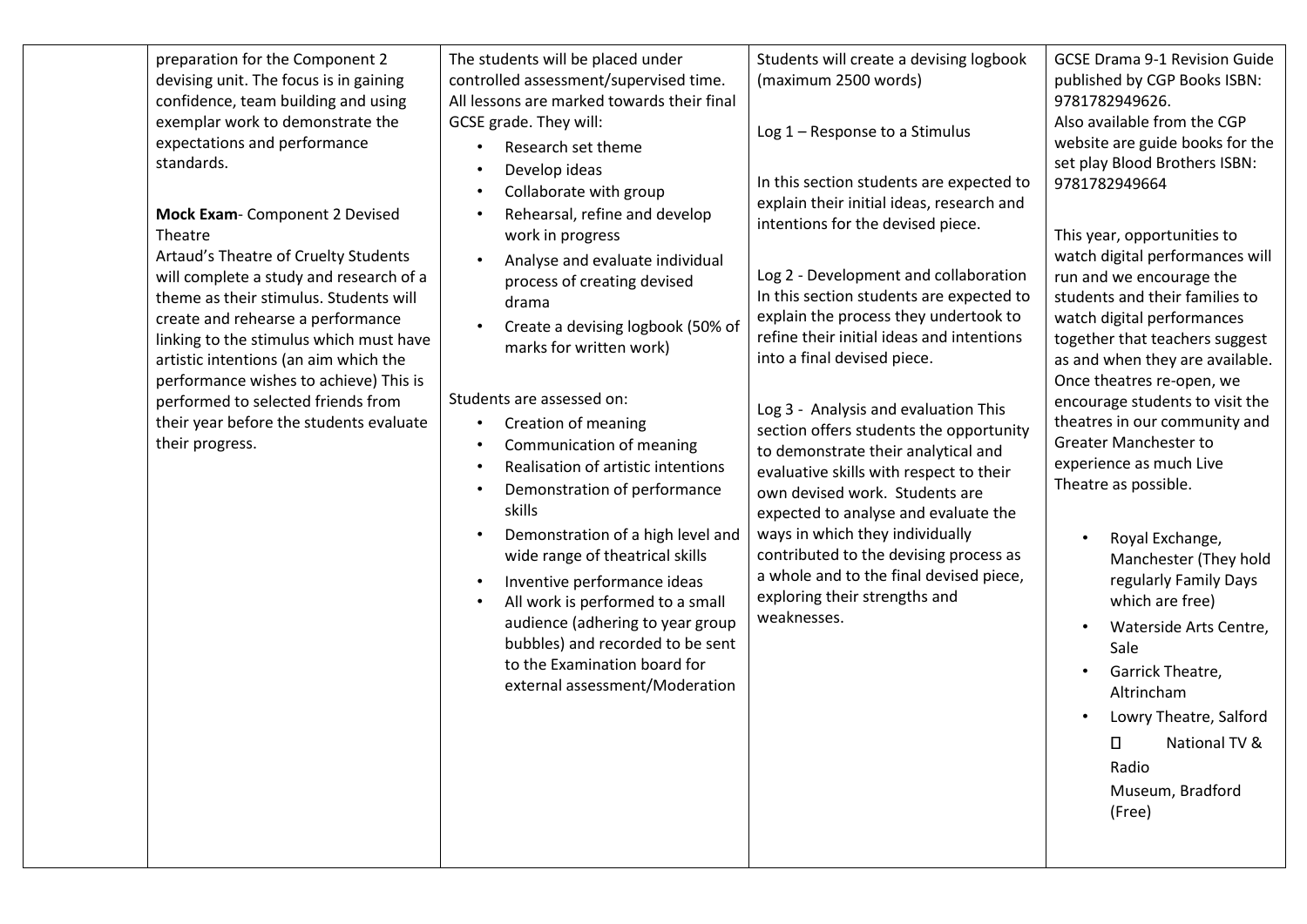|  |  | Students should spend time<br>watching GCSE work on<br>Youtube. Simply visit Youtube -<br>and search |
|--|--|------------------------------------------------------------------------------------------------------|
|  |  |                                                                                                      |
|  |  |                                                                                                      |
|  |  |                                                                                                      |
|  |  |                                                                                                      |
|  |  |                                                                                                      |
|  |  |                                                                                                      |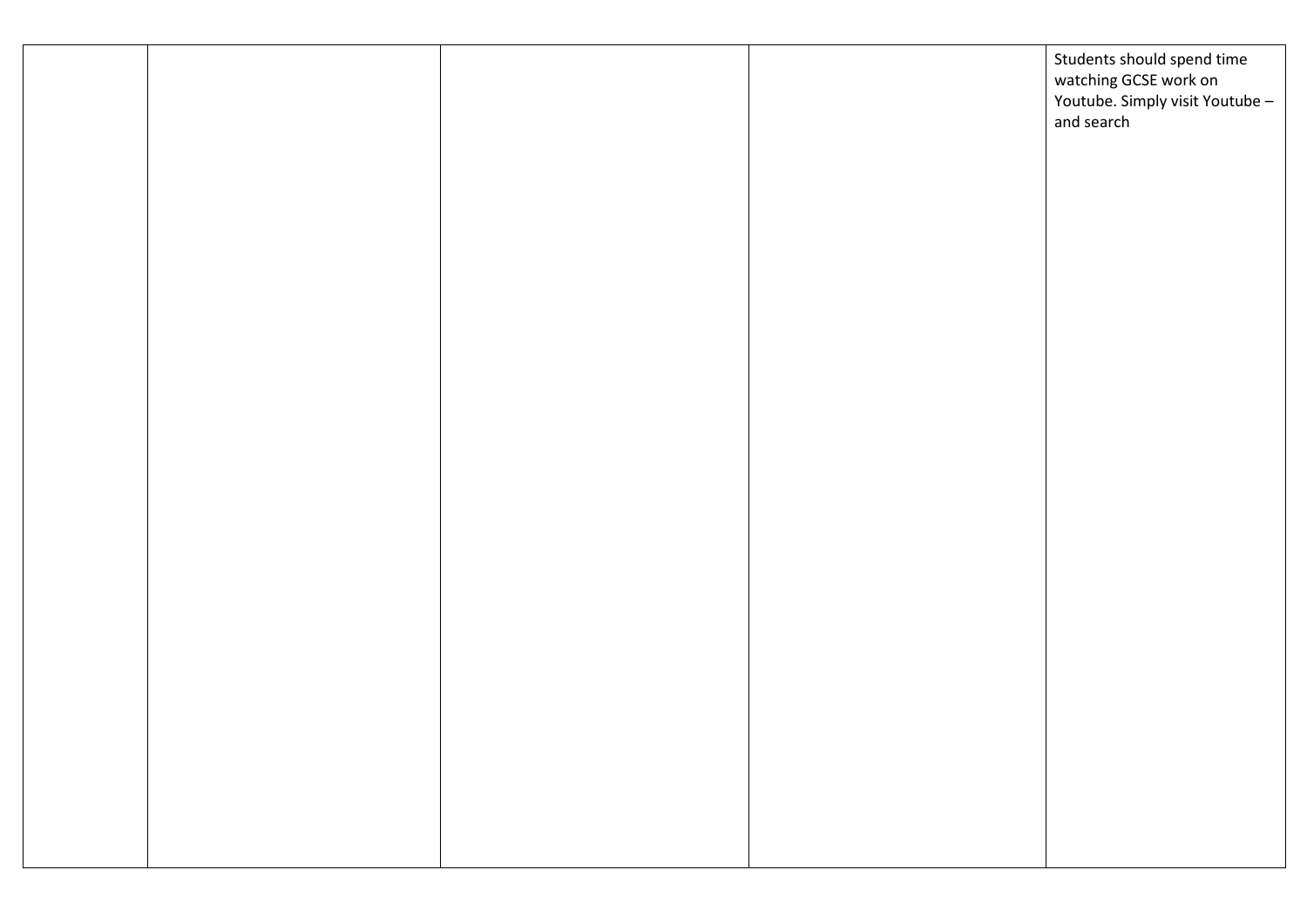|                                      |                                                                                                                                                                                                    |                                                                                                                                                         |                                                                                                                                                                                                   | 'GCSE Drama'<br>You will find a range of videos<br>from different schools and you<br>can find inspiration to apply to<br>work in your lessons.                            |
|--------------------------------------|----------------------------------------------------------------------------------------------------------------------------------------------------------------------------------------------------|---------------------------------------------------------------------------------------------------------------------------------------------------------|---------------------------------------------------------------------------------------------------------------------------------------------------------------------------------------------------|---------------------------------------------------------------------------------------------------------------------------------------------------------------------------|
| <b>English</b>                       | <b>Language Paper1: Creative Reading</b>                                                                                                                                                           | <b>A Christmas Carol</b>                                                                                                                                | Language Paper 2 - Continued                                                                                                                                                                      | Research the Victorian and                                                                                                                                                |
|                                      | <b>Section A</b>                                                                                                                                                                                   | Students will continue with their study of                                                                                                              | Students will complete their study of                                                                                                                                                             | Edwardian era, and Charles                                                                                                                                                |
| AQA GCSE<br>Language and<br>AQA GCSE | Students will study a range of 20th and<br>21st Century fictional texts by different<br>writers. They will be prepared how to                                                                      | this C20th text into the start of the Spring<br>Term. They will study the text at great<br>length, annotating their copies and                          | Language Paper 2 this term, using the<br>skills developed in their study of Section<br>B of the paper to support their Speaking                                                                   | Dickens to fully understand the<br>context of A Christmas Carol.                                                                                                          |
| Literature                           | answer 4 questions on previously<br>unseen texts. Questions focus on<br>information retrieval, use of language,<br>use of structure, and evaluation of a<br>text. They will also develop their own | responding to various practice questions<br>to develop their skills of analysis.                                                                        | & Listening assessment, which will take<br>place this term. This is an additional<br>component to their overall GCSE in<br>English and will consist of a persuasive<br>speech on an agreed topic. | Read other novels by Dickens,<br>including Oliver and Great<br>Expectations.                                                                                              |
|                                      | writing skills for a choice of narrative or<br>descriptive writing tasks on this paper.                                                                                                            | Language Paper2<br>Students will study a range of fiction and<br>non-fiction texts from the 19th, 20th and<br>21st centuries. They will be prepared how | <b>GCSE Literature Paper 2</b>                                                                                                                                                                    | Read a range of stories and/or<br>novels from across the 19 <sup>th</sup> , 20 <sup>th</sup><br>and 21 <sup>st</sup> century, or even just<br>the opening chapters to get |
|                                      | <b>Language Paper1: Creative Writing</b><br><b>Section B</b>                                                                                                                                       | to answer questions on previously unseen<br>texts. Questions focus on understanding,                                                                    | <b>An Inspector Calls</b><br>Students will study JB Priestley's                                                                                                                                   | used to different writing styles.                                                                                                                                         |
|                                      | Students will begin this half term with<br>Section B of Paper 1, focusing on their<br>own creative writing skills.                                                                                 | summary and explanation, use of<br>language, and comparison. They will also<br>develop their own writing skills from a<br>particular perspective.       | Socialist play, focusing on the writer's<br>messages and ideas and how he uses<br>language, structure and dramatic<br>devices for effect.                                                         | Select a title from the Books to<br>Read Before You Die list or one<br>of the books shortlisted for the<br>Booker Prize each year.                                        |
|                                      | <b>A Christmas Carol</b>                                                                                                                                                                           |                                                                                                                                                         |                                                                                                                                                                                                   |                                                                                                                                                                           |
|                                      | Students then move to the novel 'A<br>Christmas Carol', which is one of their                                                                                                                      |                                                                                                                                                         |                                                                                                                                                                                                   | Enter a writing competition. Try<br>the Young Writers Website, or<br>listen out for the annual BBC                                                                        |
|                                      | examination texts for Literature. There<br>is a focus on themes, writer's ideas,                                                                                                                   |                                                                                                                                                         |                                                                                                                                                                                                   | 500 Words writing competition.                                                                                                                                            |
|                                      | language and structure. Assessment is                                                                                                                                                              |                                                                                                                                                         |                                                                                                                                                                                                   |                                                                                                                                                                           |
|                                      | through a GCSE style essay question.                                                                                                                                                               |                                                                                                                                                         |                                                                                                                                                                                                   |                                                                                                                                                                           |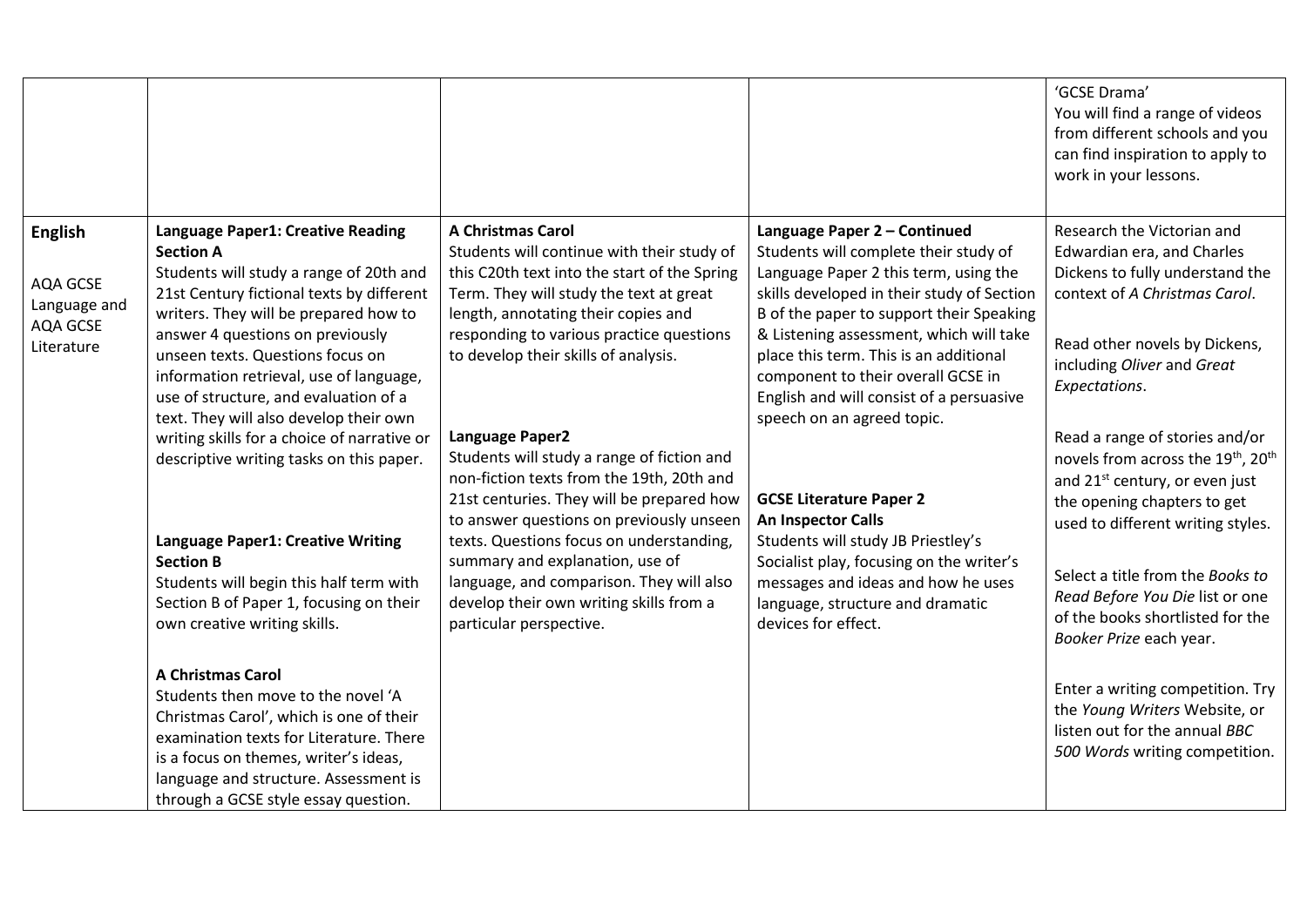| Food<br>Preparation<br>and Nutrition<br>Eduqas<br><b>WJEC</b> | * Macro and Micronutrients their<br>sources and functions in the body<br>(including the effects of under and over<br>nutrition of each nutrient)<br>*Dietary fibre<br>*Water<br>*Energy requirements of individuals.                         | *Food Science<br>-Heat transfer<br>-Carbohydrates, protein, fats, fruits and<br>vegetables<br>-Raising agents (chemical, physical and<br>biological) | * Food Commodities<br>-milk, cheese, yoghurt<br>-meat, fish, poultry eggs<br>Food provenance<br>*Food manufacturing (visit to Cadbury<br>world)<br>* Factors affecting food choice<br>*2 <sup>nd</sup> Trial Food Science assessment task | http://www.bbc.co.uk/schools/<br>gcsebitesize/science/21c pre 2<br>011/food/<br>Design and Technology-Food<br><b>Preparation and Nutrition</b><br>videos online.                                         |
|---------------------------------------------------------------|----------------------------------------------------------------------------------------------------------------------------------------------------------------------------------------------------------------------------------------------|------------------------------------------------------------------------------------------------------------------------------------------------------|-------------------------------------------------------------------------------------------------------------------------------------------------------------------------------------------------------------------------------------------|----------------------------------------------------------------------------------------------------------------------------------------------------------------------------------------------------------|
|                                                               | *Planning a balanced diet based on<br>different life stages/lifestyle and special<br>dietary needs.<br>*Special dietary needs<br>Food commodities<br>-soya, tofu, beans, nuts, seeds<br>-bread, cereal, flour, oats, rice potatoes,<br>pasta | *Food Spoilage<br>*Mini Food Science Investigations<br>(Enzymic browning & Fats used in pastry<br>making)<br>*Developing recipes and meals           | *Mini Food preparation task-based on<br>Food Commodities (Fruits and<br>Vegetables)<br>Practical lessons are aimed at<br>developing a range of technical skills<br>based on this specification.                                           | Homework and revision<br>materials set on-SENECA<br>learning.com<br>Oak national academy website                                                                                                         |
| French<br><b>AQA</b><br>8658                                  | Me, my family and friends<br>Relationships with family and friends                                                                                                                                                                           | My studies<br>Social issues<br>Healthy/ unhealthy living                                                                                             | Customs and festivals in<br>Spanishspeaking countries/<br>communities                                                                                                                                                                     | www.linguascope.com<br>intermediate)<br>see staff for password)                                                                                                                                          |
|                                                               | Home, town, neighbourhood and region                                                                                                                                                                                                         | Life at school/ college                                                                                                                              | <b>Travel and tourism</b><br>Education post-16<br>Year-end assessments<br>Transition to Year 2:<br>Me, my family and friends<br>Marriage/ partnership                                                                                     | www.funwithlanguages.vacau.c<br>$om$<br>www.digitaldialects.com<br>www.bbc.co.uk/education/subj<br>ects/zgdqxnb<br>SHMOODLE> FRENCH> GCSE<br>FRENCH: a comprehensive list<br>of links to past papers and |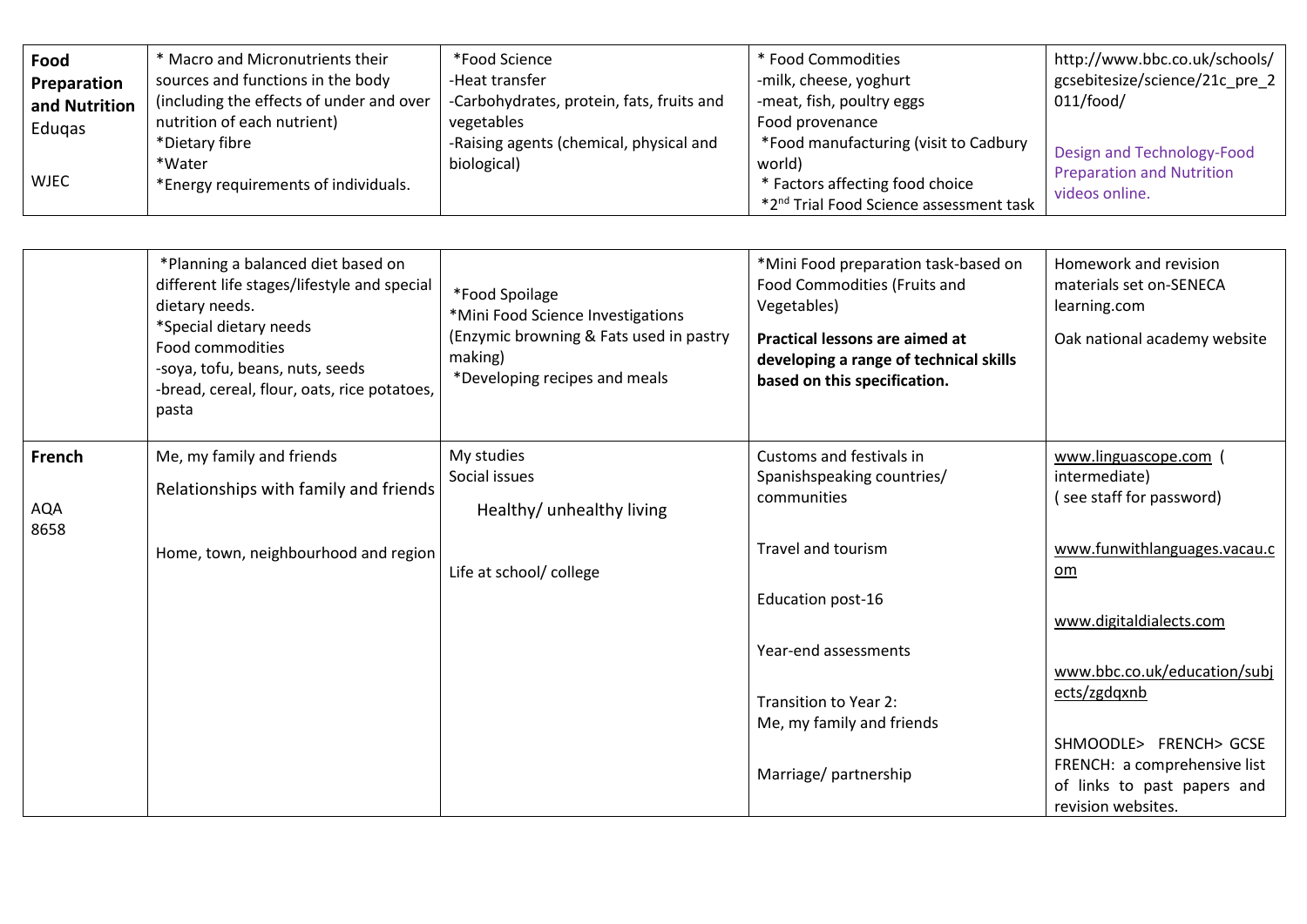| Geography  | Units and main case studies:                                                                                                                                                                                                                                                                                                                                                                                   | <b>Physical landscapes in the UK</b>                                                                                                                                                                                                                                                                                                                                                                                                                                    | Field work/geographical skills (not                                                                                                                                                                                                                                                                                 | <b>Revision Book:</b>                                                                                                                                                                                                                                          |
|------------|----------------------------------------------------------------------------------------------------------------------------------------------------------------------------------------------------------------------------------------------------------------------------------------------------------------------------------------------------------------------------------------------------------------|-------------------------------------------------------------------------------------------------------------------------------------------------------------------------------------------------------------------------------------------------------------------------------------------------------------------------------------------------------------------------------------------------------------------------------------------------------------------------|---------------------------------------------------------------------------------------------------------------------------------------------------------------------------------------------------------------------------------------------------------------------------------------------------------------------|----------------------------------------------------------------------------------------------------------------------------------------------------------------------------------------------------------------------------------------------------------------|
| <b>AQA</b> | Natural Hazards<br>Living world (Amazon and Thar<br>desert)<br>UK's landscapes (Rivers and<br>coasts, Holderness, River Tees)<br>The changing economic world<br>and the UK, Nigeria<br>Resources overview and water<br>Urban issues and challenges<br>Mumbai and Manchester<br>The Challenge of Natural Hazards<br>1. What is a natural hazard, categorise<br>and what factors affect risk<br><b>Tectonics</b> | Where are the major upland, river<br>1.<br>basins and lowlands areas of the<br>UK?<br>What is the coast?<br>2.<br>How do destructive and<br>$\mathbf{3}$ .<br>constructive waves shape the<br>coast?<br>Coastal processes<br>4.<br><b>Coastal landforms</b><br>How can the coast be protected<br>6.<br>from erosion?<br>OS map/geographical skills on<br>coast<br>What is the river long profile?<br>8.<br>Types of erosion along a river?<br>9.<br>10. River processes | applicable for 2022 exams)<br>Students will attend a field trip (one in<br>year 10 and one in year 11) at<br>contrasting locations/topics e.g. one<br>fieldwork will be from a physical topic<br>and the other from a human.<br>Students will conduct the field work,<br>analyse their findings and write a report. | My Revision Notes: AQA GCSE<br>(9-1) Geography<br>Blackshaw Rebecca, Ross Simon<br>ISBN:<br>9781471887314<br>Publisher:<br><b>Hodder Education</b><br>BBC Bitesize AQA geography<br>grades 1-9<br>Cool geography (clik the GCSE<br>tab at the top of the page) |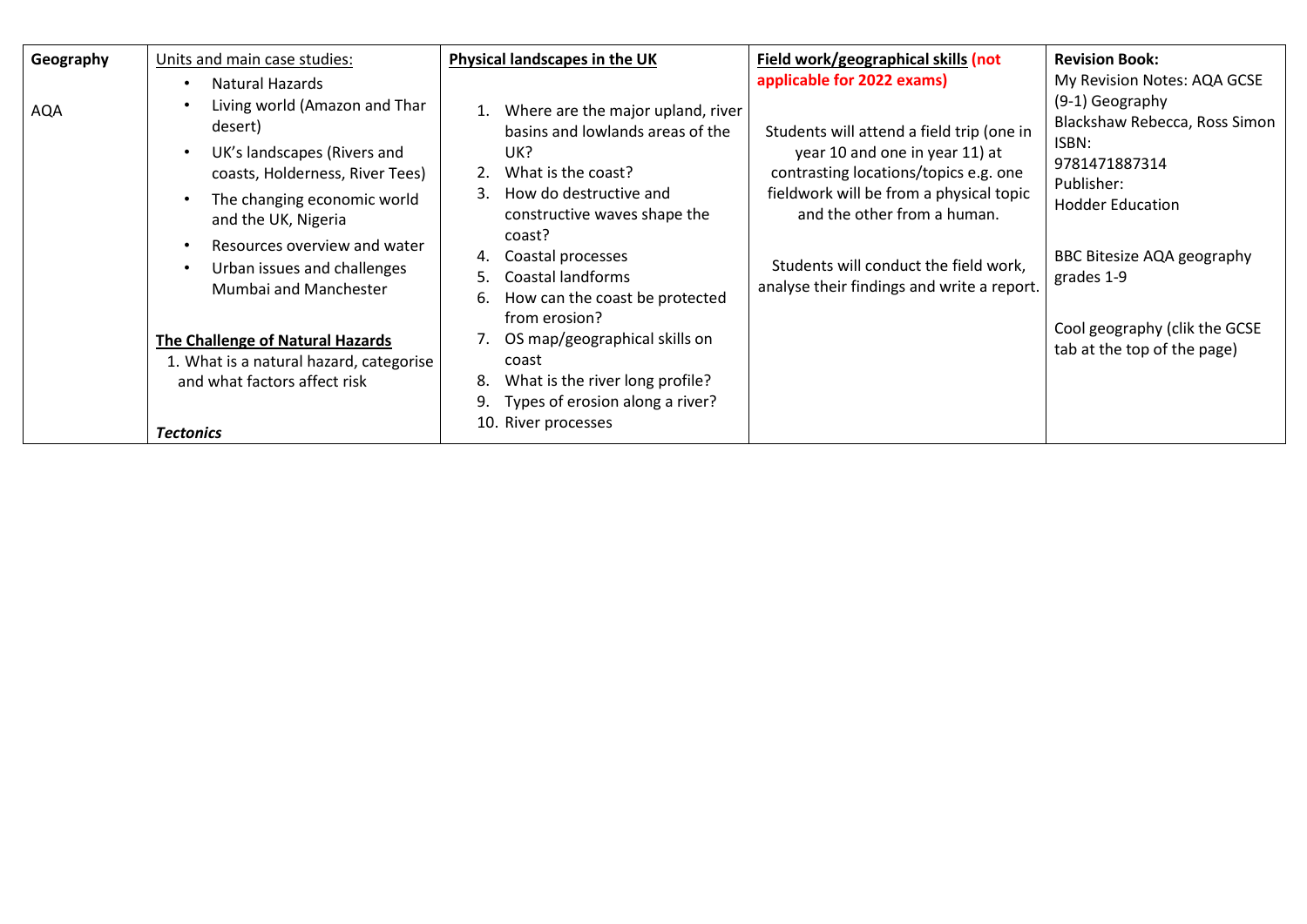| 2. Describe E/V distribution,                                         | 11. River landforms of the upper,                |  |
|-----------------------------------------------------------------------|--------------------------------------------------|--|
| describe plate boundary types.                                        | middle and lower course.                         |  |
| Poor and rich world case<br>3.                                        | 12. How different physical                       |  |
| studies of two contrasting                                            | characteristics help shape the                   |  |
| earthquakes - causes, effects                                         | land?                                            |  |
| and response.                                                         | 13. What are hydrographs and how                 |  |
| Why people continue to live in<br>4.                                  | to interpret them?                               |  |
| tectonically hazardous zones &                                        | 14. What affects the flow of a river?            |  |
| how to PPP                                                            | 15. How can rivers/the areas around              |  |
|                                                                       | them be protected?                               |  |
| Weather                                                               | 16. How to reduce flooding?                      |  |
| 1. Describe the global                                                | 17. OS map/geographical skills on                |  |
| atmospheric circulation model                                         | rivers                                           |  |
| and how it affects weather.                                           |                                                  |  |
| 2. Where to tropical revolving                                        | The economic world (not applicable for           |  |
| storms happen?                                                        | <b>2022 exams)</b>                               |  |
| Impacts and responses to<br>3.                                        |                                                  |  |
| tropical revolving storms.                                            |                                                  |  |
|                                                                       | Methods of classifying countries<br>1.           |  |
|                                                                       | and what are developmental                       |  |
| <b>Climate change</b>                                                 | indicators?                                      |  |
| 1. Evidence for and against CC                                        | <b>Demographic Transition Model</b><br>2.        |  |
| 2. Natural and human causes of<br>CC                                  | Causes of uneven development<br>3.               |  |
|                                                                       | How can the development gap be<br>4.<br>reduced? |  |
| Impacts of CC UK and globally<br>3.                                   | 5. How can tourism in a developing               |  |
| Mitigation strategies to reduce<br>4.                                 | country be used to reduce the                    |  |
| impacts. Evaluate adaptation<br>strategies to reduce impacts          | development gap?                                 |  |
|                                                                       | Explain why a developing country<br>6.           |  |
|                                                                       | is important within Asia and                     |  |
| The economic world                                                    | internationally?                                 |  |
| <b>Urban issues and challenges</b>                                    | 7. Describe the changing industrial              |  |
| 1. Rates of urbanisation around                                       | structure within this country                    |  |
| the world.                                                            | How has this country developed                   |  |
| Causes of urbanisation.<br>2.                                         | economically?                                    |  |
| What/growth of Megacities<br>3.                                       | What companies operate here<br>9.                |  |
|                                                                       |                                                  |  |
|                                                                       |                                                  |  |
|                                                                       | and why?                                         |  |
| Case study of a developing country<br>1. Examine the opportunities in | 10. How has aid helped develop this<br>country?  |  |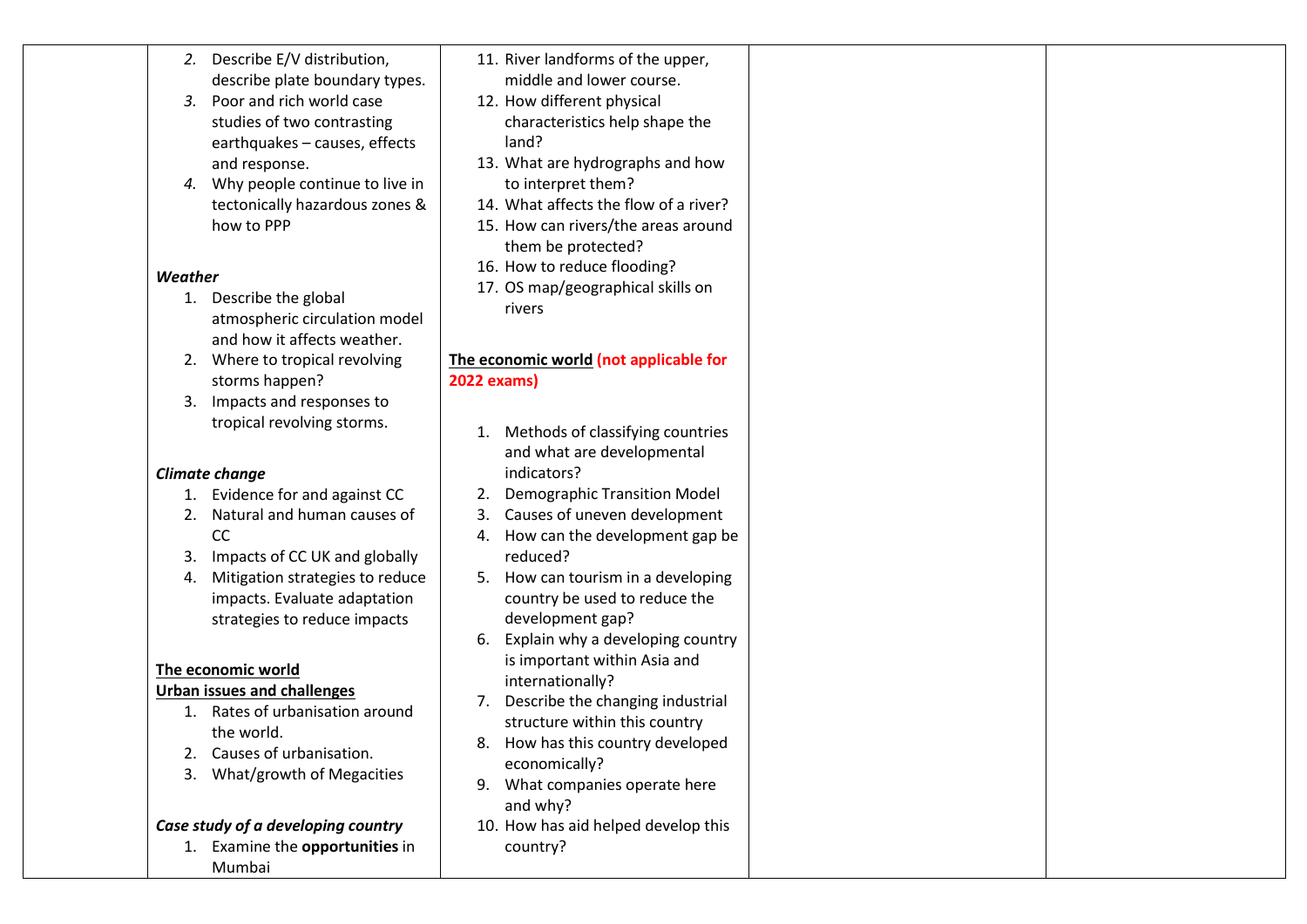| 2. Examine the challenges in<br>Mumbai. | 11. How has deindustrialisation<br>happened in the UK? |  |
|-----------------------------------------|--------------------------------------------------------|--|
|                                         |                                                        |  |
|                                         |                                                        |  |
|                                         |                                                        |  |
|                                         |                                                        |  |
|                                         |                                                        |  |
|                                         |                                                        |  |
|                                         |                                                        |  |
|                                         |                                                        |  |
|                                         |                                                        |  |
|                                         |                                                        |  |
|                                         |                                                        |  |
|                                         |                                                        |  |
|                                         |                                                        |  |
|                                         |                                                        |  |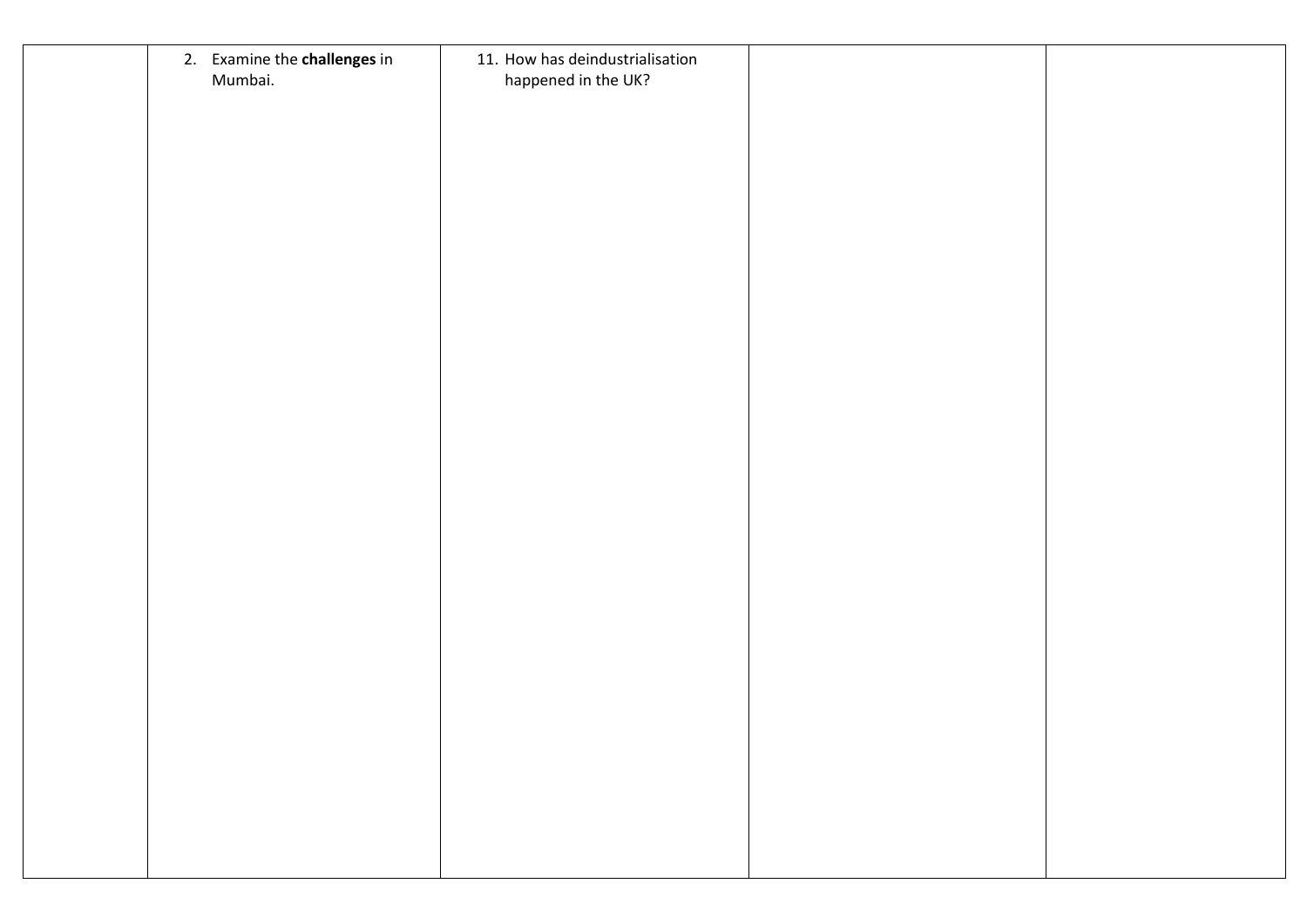| 3. Explain and evaluate how<br>Mumbai can plan to improve<br>Case study of a developed country -<br><b>Manchester</b><br>1. Explain why Manchester Is<br>important nationally/<br>internationally. Explain why<br>Manchester has grown.<br>2. Explain the impact of national<br>and international migration on<br>the growth/ character of<br>Manchester<br>3. Explain, analyse and evaluate<br>the opportunities in<br>Manchester<br>4. Explain, analyse and evaluate<br>the challenges in Manchester<br>5. Explain, analyse, evaluate how<br>Manchester as undergone<br>regeneration. | 12. How has the economy of the UK<br>changed?<br>13. What is the north-south divide?<br>14. What are the regional<br>differences within the UK?<br>15. Analyse the globalisation and<br>interdependence of the UK with<br>the rest of the world. |  |
|-----------------------------------------------------------------------------------------------------------------------------------------------------------------------------------------------------------------------------------------------------------------------------------------------------------------------------------------------------------------------------------------------------------------------------------------------------------------------------------------------------------------------------------------------------------------------------------------|--------------------------------------------------------------------------------------------------------------------------------------------------------------------------------------------------------------------------------------------------|--|
| <b>Urban sustainability</b>                                                                                                                                                                                                                                                                                                                                                                                                                                                                                                                                                             |                                                                                                                                                                                                                                                  |  |
| 1. How can people live<br>sustainably?                                                                                                                                                                                                                                                                                                                                                                                                                                                                                                                                                  |                                                                                                                                                                                                                                                  |  |
| 2. Explain how urban living can<br>be sustainable                                                                                                                                                                                                                                                                                                                                                                                                                                                                                                                                       |                                                                                                                                                                                                                                                  |  |
|                                                                                                                                                                                                                                                                                                                                                                                                                                                                                                                                                                                         |                                                                                                                                                                                                                                                  |  |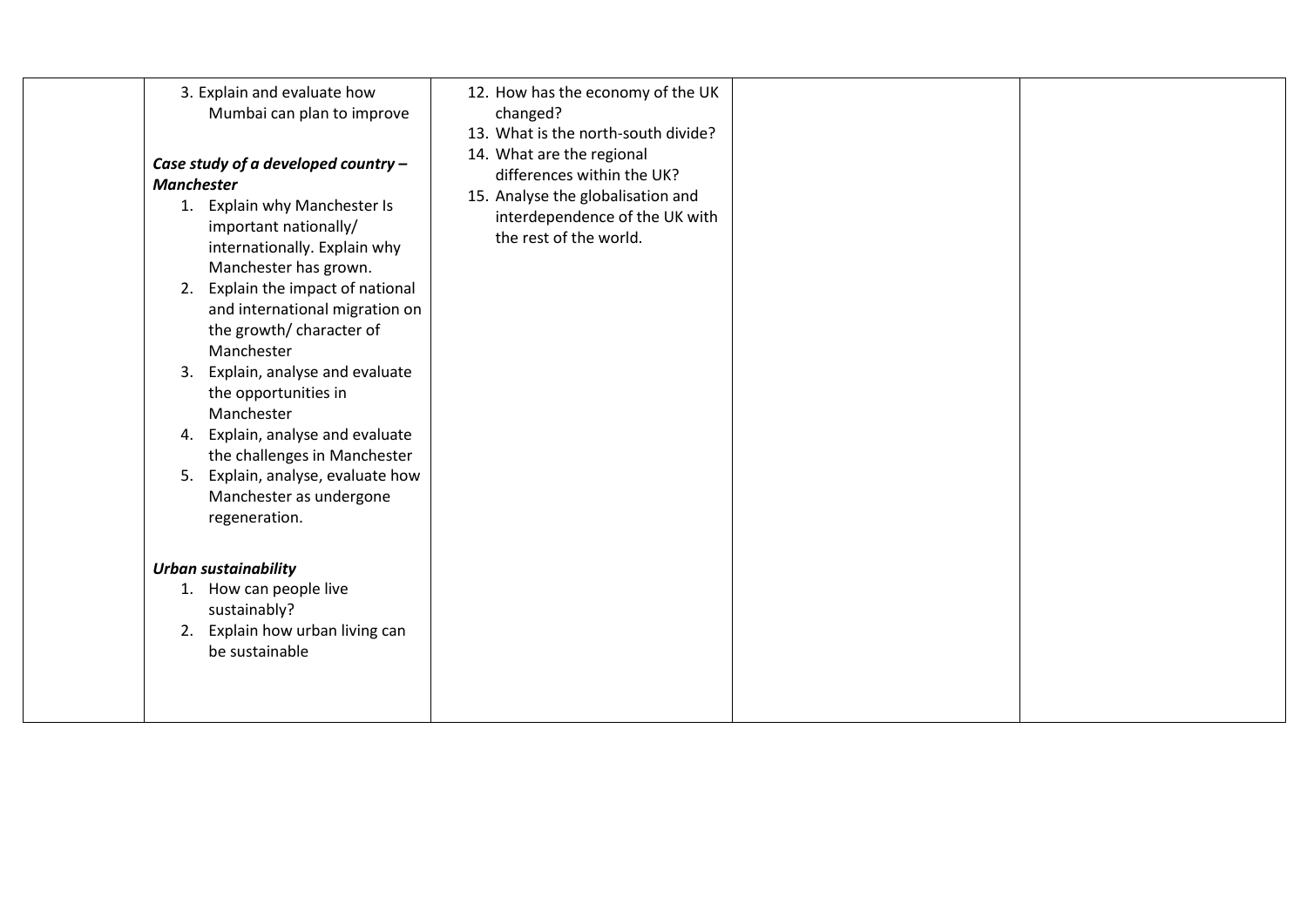| <b>Health and</b><br><b>Social Care</b> | Unit 1: Understand human growth<br>and development across life stages<br>and the factors that affect it<br>(Internal Assessment) | <b>Unit 2: Health and Social Care</b><br><b>Services and Values</b><br>(Internal Assessment)                                                                 | Unit 3: Health And Wellbeing                                                                                                     | www.educationforum.co.uk<br>http://excellence.qia.gov.uk<br>http://getrevising.co.uk<br>www.bbc.co.uk/health •                          |
|-----------------------------------------|----------------------------------------------------------------------------------------------------------------------------------|--------------------------------------------------------------------------------------------------------------------------------------------------------------|----------------------------------------------------------------------------------------------------------------------------------|-----------------------------------------------------------------------------------------------------------------------------------------|
| <b>BTEC Tech</b><br>Award               | Learning aim A: Understand human<br>growth and development across life<br>stages and the factors that affect it                  | Learning aim A: Understand the<br>different types of health and social care<br>services and barriers to accessing them<br>A1 Health and social care services | AO1 Demonstrate knowledge and<br>understanding of factors that affect<br>health and wellbeing<br>AO2 Interpret health indicators | www.bbc.co.uk/health/health<br>over 50<br>www.bbc.co.uk/parenting<br>$\bullet$<br>• www.bbc.co.uk/health/health<br>y_living/your_weight |

| www.helptheaged.org.uk<br>B2 Reviewing own application of care<br>B1 Different types of life event<br>www.teachernet.gov.uk •<br>values<br>www.had-<br>online.org.uk/yphnews •<br>B2 Coping with change caused by life<br>www.teachers-<br>events<br>direct.co.uk/resources/quiz-<br>busters<br>is for the "Nutrients" V2 dietary<br>demo is currently available. | A1 Human growth and development<br>across life stages<br>A2 Factors affecting growth and<br>development<br>Learning aim B: Investigate how<br>individuals deal with life events | A2 Barriers to accessing services<br>Learning aim B: Demonstrate care<br>values and review own practice<br><b>B1 Care values</b> | AO3 Design a person-centred health<br>and wellbeing improvement plan<br>AO4 Demonstrate knowledge and<br>understanding of how to overcome<br>obstacles relating to health and<br>wellbeing improvement plans | www.nhs.uk<br>www.nhs.direct.nhs.uk<br>$\bullet$<br>www.nhscareers.nhs.uk<br>$\bullet$<br>www.patient.co.uk<br>www.childcarelink.gov.uk<br>www.communitycare.co.uk<br>www.socialworkcareers.co.uk<br>$\bullet$<br>www.ageconcern.org.uk<br>$\bullet$<br>www.foodforum.org.uk This<br>analysis software. A free download |
|-------------------------------------------------------------------------------------------------------------------------------------------------------------------------------------------------------------------------------------------------------------------------------------------------------------------------------------------------------------------|---------------------------------------------------------------------------------------------------------------------------------------------------------------------------------|----------------------------------------------------------------------------------------------------------------------------------|--------------------------------------------------------------------------------------------------------------------------------------------------------------------------------------------------------------|-------------------------------------------------------------------------------------------------------------------------------------------------------------------------------------------------------------------------------------------------------------------------------------------------------------------------|
|-------------------------------------------------------------------------------------------------------------------------------------------------------------------------------------------------------------------------------------------------------------------------------------------------------------------------------------------------------------------|---------------------------------------------------------------------------------------------------------------------------------------------------------------------------------|----------------------------------------------------------------------------------------------------------------------------------|--------------------------------------------------------------------------------------------------------------------------------------------------------------------------------------------------------------|-------------------------------------------------------------------------------------------------------------------------------------------------------------------------------------------------------------------------------------------------------------------------------------------------------------------------|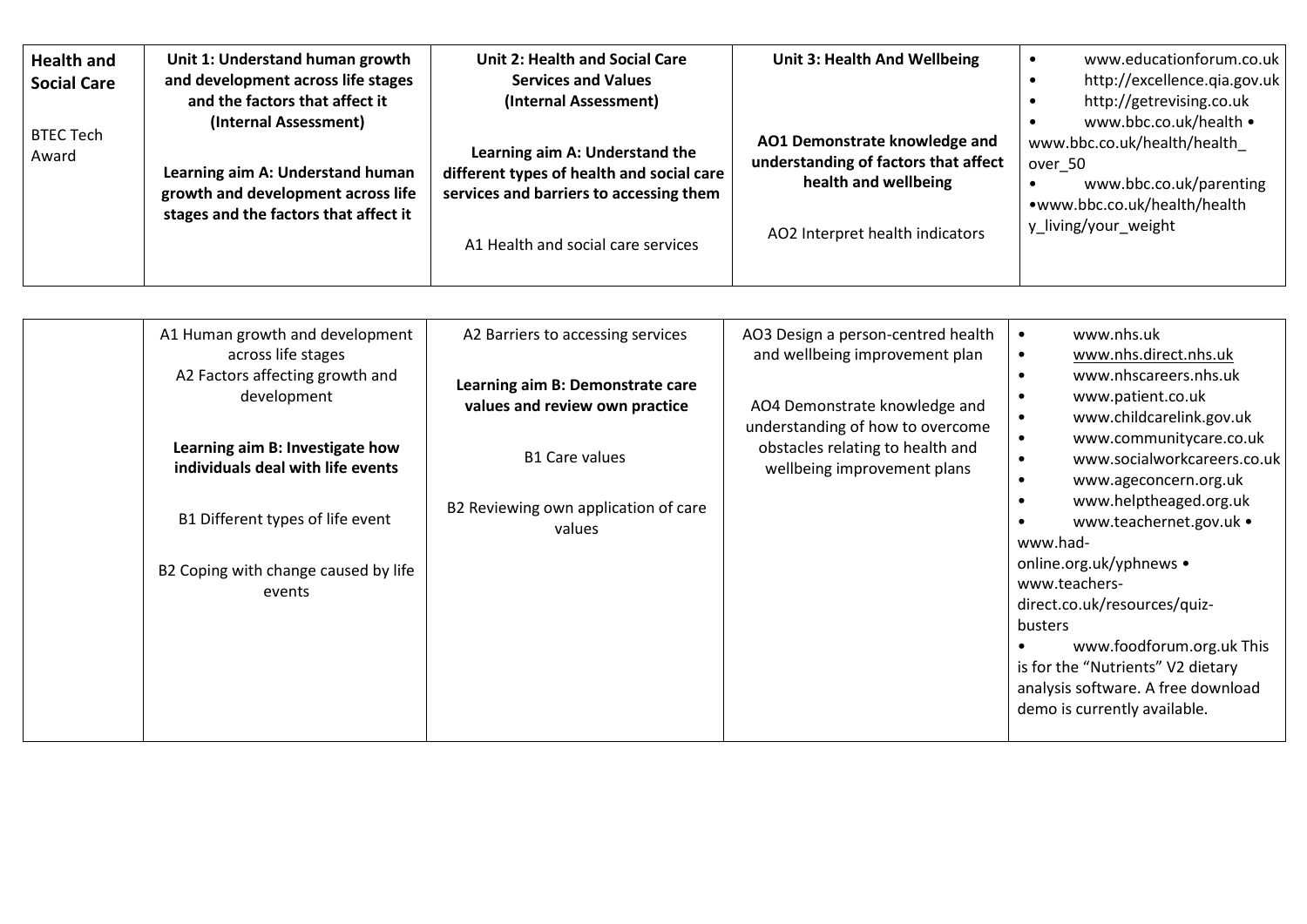| <b>History</b><br><b>AQA</b> | Conflict and tension 1918 - 1939                                                                                                                                                                                                                                                                                                                                                                                                                                            | Germany 1890 - 1945 Democracy and<br>Dictatorship                                                                                                                                                                                                                                                                                       | Germany 1890 - 1945                                                                                        | <b>MAIN Revision Book: CGP GCSE</b><br><b>AQA History</b>                                                                                                                                                                                                                                                          |
|------------------------------|-----------------------------------------------------------------------------------------------------------------------------------------------------------------------------------------------------------------------------------------------------------------------------------------------------------------------------------------------------------------------------------------------------------------------------------------------------------------------------|-----------------------------------------------------------------------------------------------------------------------------------------------------------------------------------------------------------------------------------------------------------------------------------------------------------------------------------------|------------------------------------------------------------------------------------------------------------|--------------------------------------------------------------------------------------------------------------------------------------------------------------------------------------------------------------------------------------------------------------------------------------------------------------------|
|                              | Peacekeeping<br>The Armistice<br>$\bullet$<br>The Treaty of Versailles<br>$\bullet$<br>The League of Nations<br>$\bullet$<br>Diplomacy outside the League of<br><b>Nations</b><br>The collapse of the League of<br><b>Nations</b><br>$\bullet$<br>The Origins of the Second World<br>$\bullet$<br>War<br>The development of tension<br>$\bullet$<br>The escalation of tension The<br>$\bullet$<br>outbreak of war<br>Revision of the whole unit 1918 -<br>$\bullet$<br>1939 | Kaiser Wilhelm and the difficulties of $\cdot$<br>ruling Germany<br>Impact of the First World War<br>$\bullet$<br>The Stresemann Era<br>$\bullet$<br>The Depression and rise of the<br>$\bullet$<br>Nazis<br>$\bullet$<br>The failure of Democracy<br>$\bullet$<br>The establishment of Hitler's $\square$<br>$\bullet$<br>dictatorship | Economic changes under the<br>Nazis<br>Social policies and practice<br>Control and resistance<br>$\bullet$ | Relevant textbooks: Conflict and<br>Tension 1918-<br>1939, Ellen Longley, Oxford<br><b>University Press</b><br>Germany 1890-1945<br>Democracy and Dictatorship,<br>Aaron Wilkes, Oxford University<br>Press<br>http://www.historyonthenet.co<br>m/ww2/causes.htm<br>http://www.johndclare.net/Roa<br>dtoWWII7a.htm |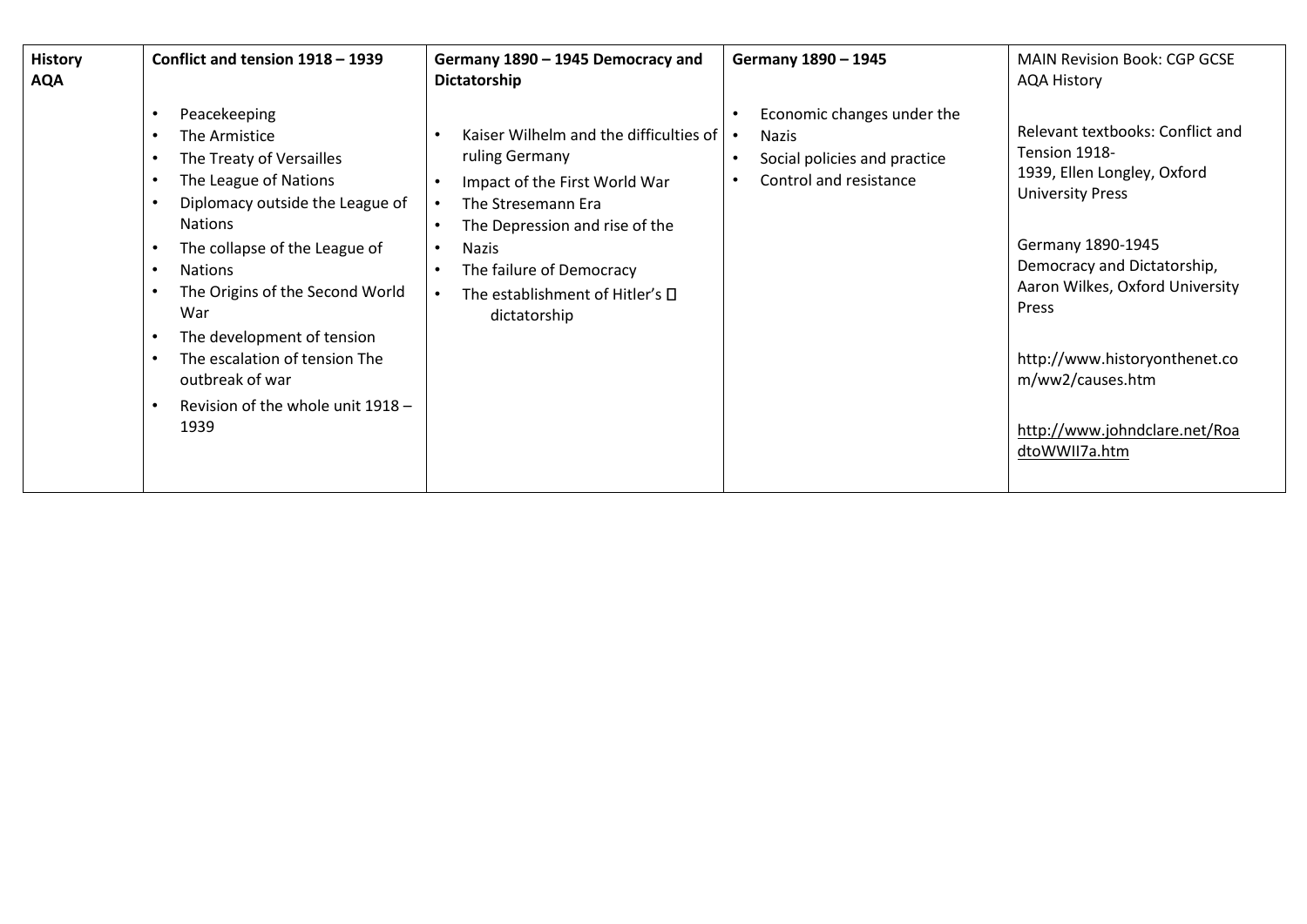|  |  | http://www.history.co.uk/study<br>-topics/history-of-ww2/nazi-<br>germany |
|--|--|---------------------------------------------------------------------------|
|  |  | http://www.bbc.co.uk/schools/<br>gcsebitesize/history/mwh/germ<br>any     |
|  |  | http://www.historylearningsite.<br>co.uk/nazi-germany/                    |
|  |  | A visit to the Imperial War<br>Museum North would be<br>beneficial.       |
|  |  | Traveller in the Third Reich                                              |
|  |  | Fatherland by Robert Harris<br>(fiction)                                  |
|  |  | Alone in Berlin by Hans Fallada                                           |
|  |  | A Short History of Germany by<br>James Hawes                              |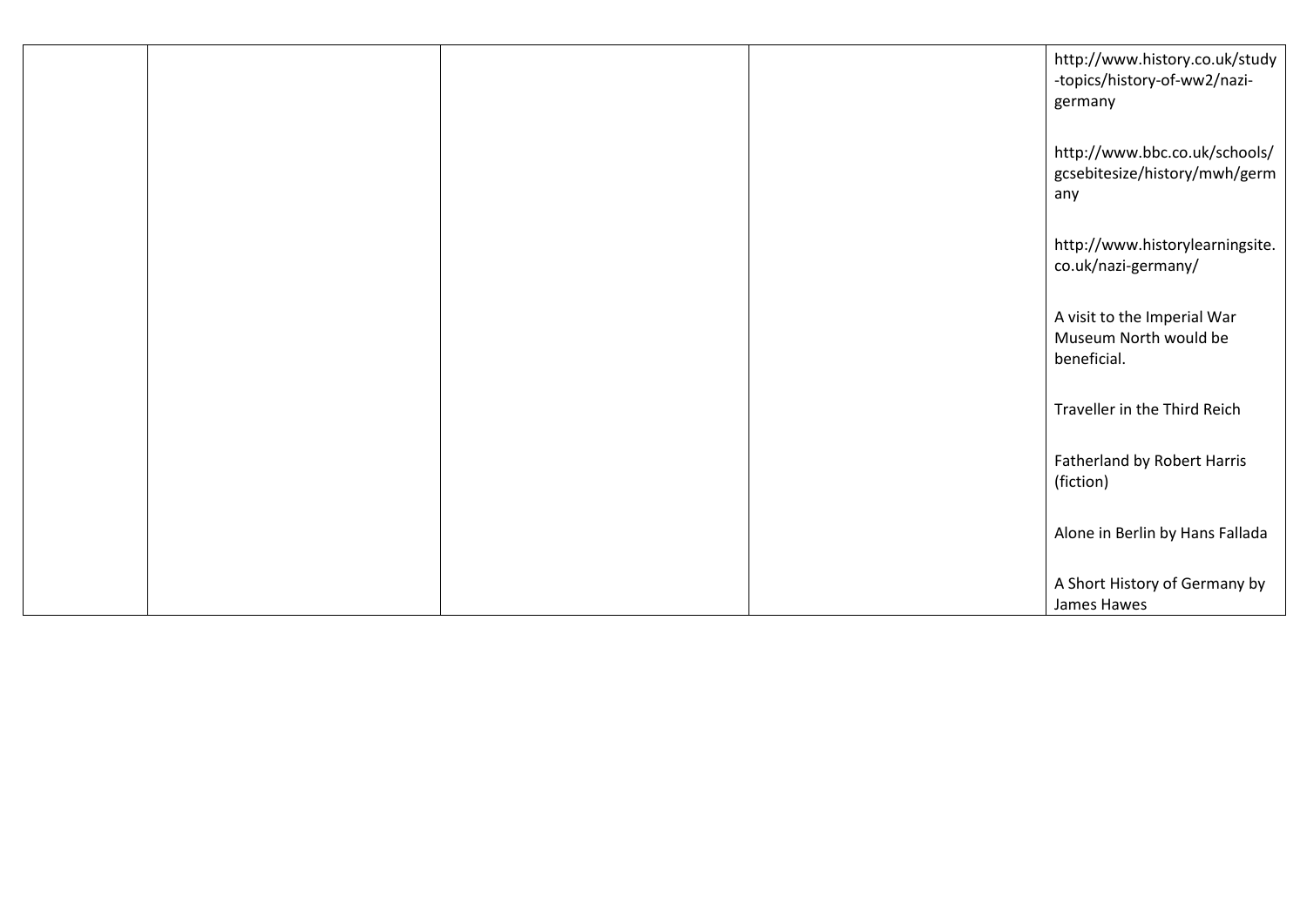| <b>GCSE</b>        | Higher                                 | Higher                                  | Higher                                   | The following websites can be    |
|--------------------|----------------------------------------|-----------------------------------------|------------------------------------------|----------------------------------|
| <b>Mathematics</b> | GCSE(H) Topic 7: Measuring lengths and | GCSE(H) Topic 11: Circle area,          | GCSE(H) Topic 14: Equation of a straight | used to help your child develop  |
|                    | angles                                 | circumference, sector and arc length    | line Linear and quadratic functions      | further understanding in each of |
|                    | Area of a 2D shape                     | Circle theorems                         | Properties of quadratic functions        | the topics taught throughout     |
| AQA 8300           | Transformations1                       | Constructions                           | Kinematic graphs                         | the academic year:               |
|                    | Transformations2                       | Loci                                    | GCSE(H) Topic 15: 3D shapes              | www.mymaths.co.uk                |
|                    | GCSE(H) Topic 8: Probability           | GCSE(H) Topic 12: Proportion            | Volume of a prism Volume and surface     | This website is linked to the    |
|                    | experiments                            | Ratio and scales                        | area Getting ready                       | AQA maths examination body       |
|                    | Theoretical probability                | Percentage change                       | GCSE(H) Topic 16: Averages and spread    | whose examination they will sit  |
|                    | Mutually exclusive events              | GCSE(H) Topic 13: Factors and multiples | 2Box plots and cumulative frequency      | at the end of year 11.           |
|                    | GCSE(H) Topic 9: Estimation and        | Powers and roots                        | graphs                                   | Other useful websites include:   |
|                    | approximation Calculator               | Surds                                   | Scatter graphs and correlation           | http://www.bbc.co.uk/educatio    |
|                    | methods                                |                                         | Time series                              | n/subjects/zqhs34j               |
|                    | Measures and accuracy                  | <b>Foundation</b>                       | GCSE(H) Topic 17: Calculating with roots | www.mathsbot.com                 |
|                    |                                        |                                         | and indices                              |                                  |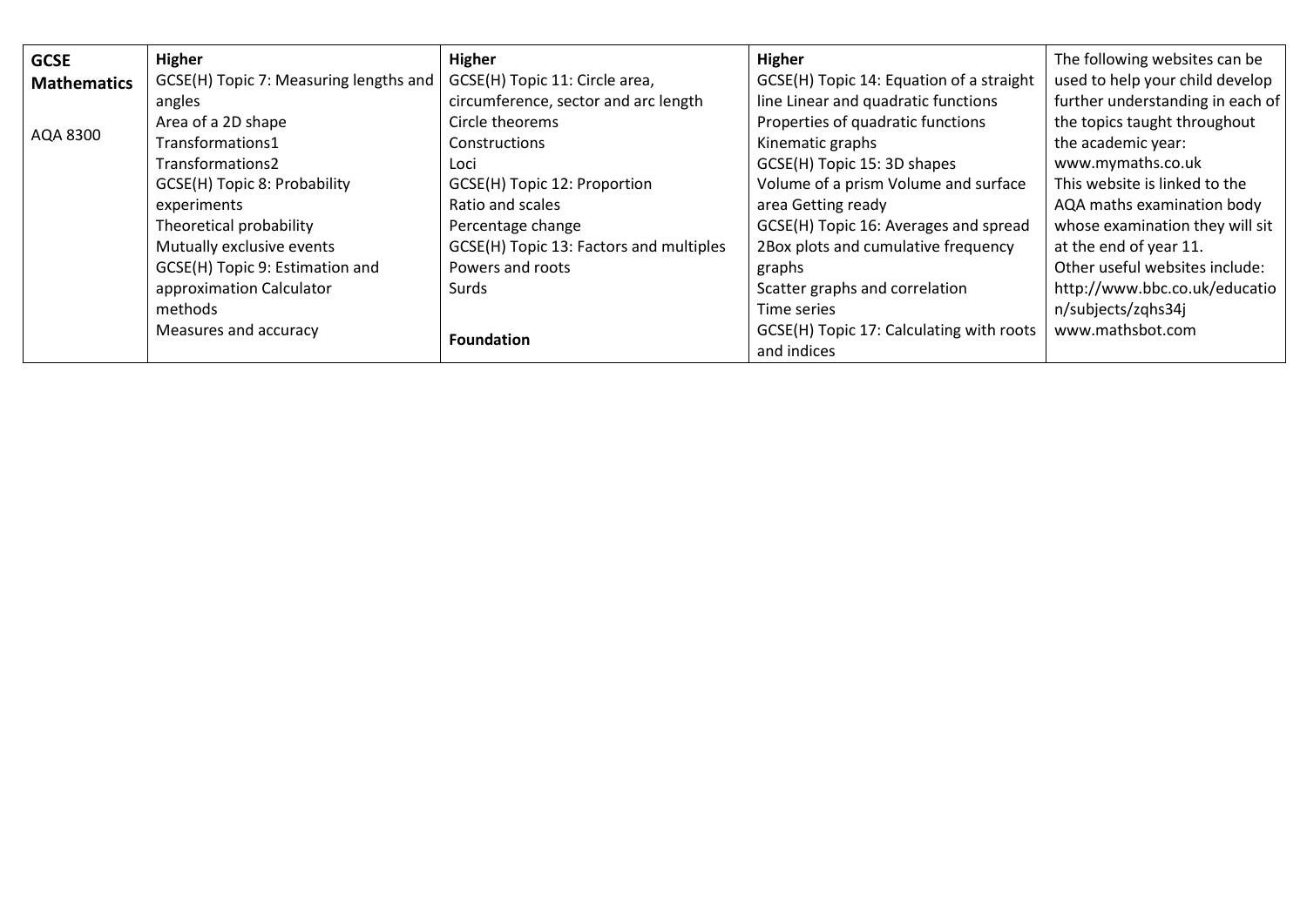| GCSE(H) Topic 10: Solving linear                                                                                   | GCSE(F) Topic 11: Circle area and                                                               | <b>Exact calculations</b>                                                                                                                   | http://online.justmaths.co.uk/                                                                          |
|--------------------------------------------------------------------------------------------------------------------|-------------------------------------------------------------------------------------------------|---------------------------------------------------------------------------------------------------------------------------------------------|---------------------------------------------------------------------------------------------------------|
| equations                                                                                                          | circumference                                                                                   | Standard form                                                                                                                               | https://mathslinks.net/links/mr                                                                         |
| Quadratic equations                                                                                                | Circle sector and arc length                                                                    |                                                                                                                                             | -carter-maths                                                                                           |
| Simultaneous equations                                                                                             | Constructions                                                                                   | <b>Foundation</b>                                                                                                                           | https://www.mrbartonmaths.c                                                                             |
| Approximate solutions                                                                                              | Loci                                                                                            | GCSE(F) Topic 14: Drawing straight line                                                                                                     | om/                                                                                                     |
| Inequalities                                                                                                       | GCSE(F) Topic 12: Proportion Ratio<br>Percentage change                                         | graphs<br>Equation of a straight line                                                                                                       | http://donsteward.blogspot.co.                                                                          |
| <b>Foundation</b>                                                                                                  | Proportion                                                                                      | Distance-time graphs                                                                                                                        | uk/                                                                                                     |
| GCSE(F) Topic 7: Measuring lengths and                                                                             | Ratio                                                                                           | GCSE(F) Topic 15: 3D shapes                                                                                                                 | http://www.onmaths.com                                                                                  |
| angles                                                                                                             | Percentage change                                                                               | Volume of a prism                                                                                                                           |                                                                                                         |
| Area of a 2D shape<br>Transformations1<br>Transformations2<br>GCSE(F) Topic 8: Probability<br>experiments Expected | GCSE(F) Topic 13: Factors and multiples<br>Prime factor decomposition<br>Powers and roots Surds | Volume and surface area<br>Getting ready<br>GCSE(F) Topic 16: Frequency diagrams<br>Averages and spread 2<br>Scatter graphs and correlation | <b>GCSE Maths AQA Revision</b><br>Guide: Higher - for the Grade<br>9-1 Course isbn: 978 1 78294<br>3952 |
| outcomes                                                                                                           |                                                                                                 | Time series<br>GCSE(F) Topic 17: Calculating with roots                                                                                     | <b>GCSE Maths AQA Revision</b>                                                                          |
| Theoretical probability<br>Mutually exclusive events GCSE(F)                                                       |                                                                                                 | and indices Exact calculations                                                                                                              | Guide: Foundation - for the                                                                             |
| Topic 9: Estimation and                                                                                            |                                                                                                 | Standard form                                                                                                                               | Grade 9-1 Course                                                                                        |
| approximation Calculator                                                                                           |                                                                                                 |                                                                                                                                             | ISBN: 978 1 78294 391 4                                                                                 |
| methods                                                                                                            |                                                                                                 |                                                                                                                                             |                                                                                                         |
| Measures and accuracy<br>GCSE(F) Topic 10: Solving<br>linear<br>equations 1<br>Solving linear equations 2          |                                                                                                 |                                                                                                                                             | <b>GCSE Maths AQA Workbook:</b><br>Higher - for the Grade 9-1<br>Course<br>ISBN: 978 1 78294 397 6      |
| Quadratic equations                                                                                                |                                                                                                 |                                                                                                                                             |                                                                                                         |
| Simultaneous equations                                                                                             |                                                                                                 |                                                                                                                                             | <b>GCSE Maths AQA Workbook:</b>                                                                         |
| Inequalities                                                                                                       |                                                                                                 |                                                                                                                                             | Foundation - for the Grade 9-1                                                                          |
|                                                                                                                    |                                                                                                 |                                                                                                                                             | Course                                                                                                  |
|                                                                                                                    |                                                                                                 |                                                                                                                                             | ISBN: 978 1 78294 392 1                                                                                 |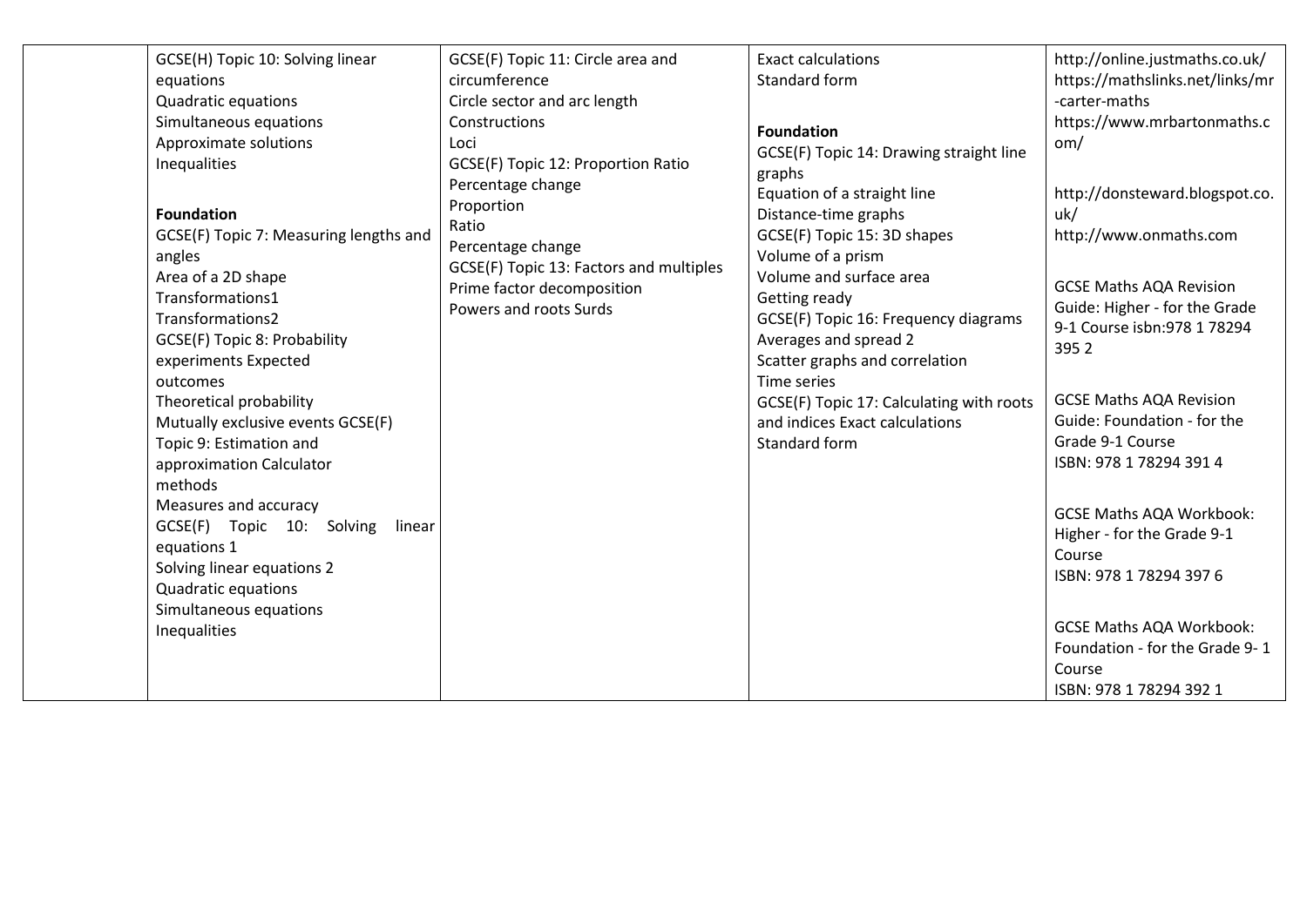| <b>Music</b>   | During the first few weeks students will | <b>Listening and Appraising:</b>            | <b>Listening and Appraising:</b>          | Additional listening to practice |
|----------------|------------------------------------------|---------------------------------------------|-------------------------------------------|----------------------------------|
|                | gain an in-depth knowledge of what is    | Students will review the key points of      | Students will focus on the comparison of  | comparing key features:          |
| <b>EDEXCEL</b> | required from the three key elements     | Bach, Beethoven and Instrumental Music      | 'Queen's 'Killer Queen' and Purcell's     | Instrumental Music (to link to   |
| Level1/Level2  | of the course (Listening and Appraising, | 1700-1820 and will then begin to relate     | 'Music for a While with unfamiliar vocal  | Bach and Beethoven):             |
| GCSE (9-1) in  | Performance and Composition), they       | this information to unfamiliar pieces       | music.                                    | G F Handel: Concerto Grosso op   |
| Music (1 MUO)  | will also review music theory from KS3   | which is a key part of the new syllabus. In | Summer Term 2 will lead on to Music       | 6 no. 5, second movement         |
|                | and build on this to include elements    | Spring Term 2 they will move to 'Vocal      | for Stage and Screen with the analysis of | A Vivaldi: 'Winter' from the     |
|                | necessary to the KS4 course.             | Music' to study Purcell's 'Music for a      | 'Defying Gravity' and the title theme     | Four Seasons concerti            |
| Set Works for  |                                          | While' and 'Killer Queen'.                  | from 'Star Wars: A New Hope'.             |                                  |
| year 10 (new   | <b>Listening and Appraising:</b>         |                                             |                                           |                                  |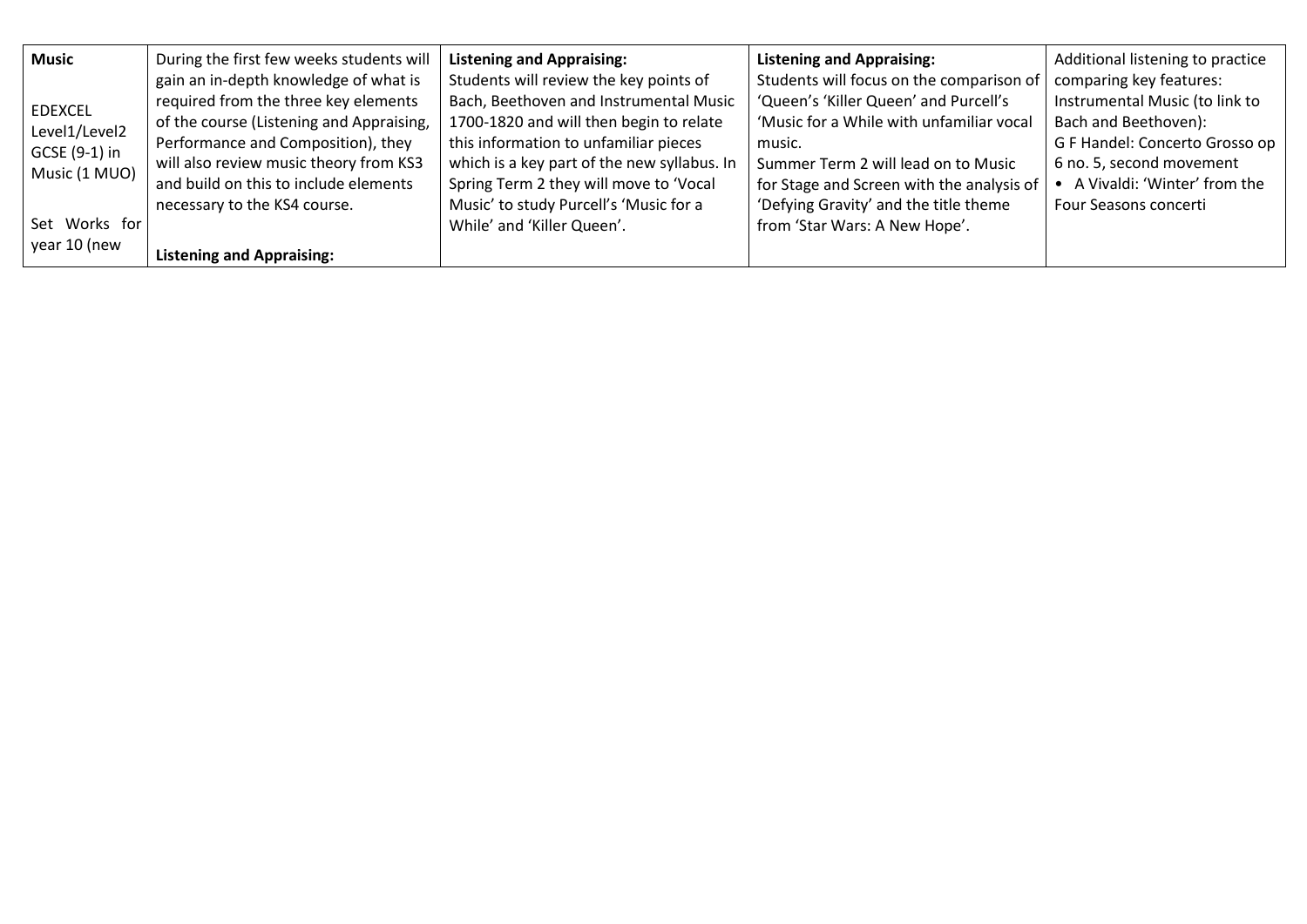| syllabus only):<br>J.S Bach<br>'Brandenburg<br>Concerto No 5'<br>(Mvt 3)<br>Beethoven<br>'Piano Sonata<br>Op13 No8 in C<br>minor'<br>('Pathetique')<br><b>Purcell 'Music</b><br>for a While<br>Queen 'Killer<br>Queen' (from<br>the album<br>'Sheer Heart<br>Attack')<br>Schwartz<br>'Defying<br>Gravity' from<br>the musical<br>'Wicked'<br>J Williams Main<br>title/rebel<br>blockade<br>runner (from<br>the soundtrack<br>to Star Wars<br>Episode IV: A<br>New Hope) | The study of 'Instrumental Music 1700-<br>1820' and analysis of the first two set<br>works (Bach and Beethoven). End of<br>unit tests will be completed in the style<br>of formal exam questions.<br><b>Composition:</b><br>Composition 1 is a 'free' composition<br>but students will be able to work on a<br>Theme and Variation piece if they are<br>less musically experienced.<br>Performance:<br>Students will be expected to attend a<br>weekly peripatetic music lesson to<br>support them in their performances.<br>During this term they will be building on<br>skills and choosing a suitable solo -<br>possibly for performance in the<br>Christmas Carol Concert. | <b>Composition:</b><br>Students will continue to work to<br>complete composition 1 and will<br>supplement their time in the classroom<br>with a 1 hour session every other week as<br>an extra-curricular session.<br>Performance:<br>Students will be expected to perform<br>either a solo or an ensemble piece to<br>their GCSE class. This will be recorded and<br>graded as per the exam. Specific feedback<br>will be given to assist improvement. | <b>Composition:</b><br>Students work to refine composition 1<br>during the 1 hour extra-curricular<br>lesson.<br>Performance: Following on from Spring<br>performances, students will work to<br>improve and re-record either their solo<br>or ensemble piece.<br>NB: It is expected that students will<br>complete several solo pieces during the<br>course and we will then select the<br>performance which will gain the highest<br>marks. | Vocal Music (to link to Purcell<br>and Queen)<br>• G F Handel: 'The Trumpet<br>Shall Sound' (bass), 'Rejoice<br>Greatly' (soprano) and 'Every<br>Valley' (tenor) from Messiah |
|-------------------------------------------------------------------------------------------------------------------------------------------------------------------------------------------------------------------------------------------------------------------------------------------------------------------------------------------------------------------------------------------------------------------------------------------------------------------------|--------------------------------------------------------------------------------------------------------------------------------------------------------------------------------------------------------------------------------------------------------------------------------------------------------------------------------------------------------------------------------------------------------------------------------------------------------------------------------------------------------------------------------------------------------------------------------------------------------------------------------------------------------------------------------|---------------------------------------------------------------------------------------------------------------------------------------------------------------------------------------------------------------------------------------------------------------------------------------------------------------------------------------------------------------------------------------------------------------------------------------------------------|-----------------------------------------------------------------------------------------------------------------------------------------------------------------------------------------------------------------------------------------------------------------------------------------------------------------------------------------------------------------------------------------------------------------------------------------------|-------------------------------------------------------------------------------------------------------------------------------------------------------------------------------|
| <b>AQA Paper 1:</b><br>The human<br>body and<br>movement in<br>physical<br>activity and<br>sport                                                                                                                                                                                                                                                                                                                                                                        | Paper 1<br>Applied anatomy & physiology<br>Bones and the skeleton<br>Muscles of the body<br><b>Movement analysis</b><br>Lever systems and mechanical<br>advantage                                                                                                                                                                                                                                                                                                                                                                                                                                                                                                              | Paper 1<br>The structure and function of the<br>cardiorespiratory system<br>The cardio-respiratory system<br>Anaerobic and aerobic exercise<br>Anaerobic and aerobic exercise $\square$<br>The effects of exercise                                                                                                                                                                                                                                      | Paper 1<br><b>Physical training</b><br>Health and fitness<br>Measuring components of<br>fitness<br>The principles of training Use<br>of data                                                                                                                                                                                                                                                                                                  | AQA GCSE 1-9 GCSE PE<br>website<br>Various YouTube<br>resources<br>National/world news<br>on current sport affairs                                                            |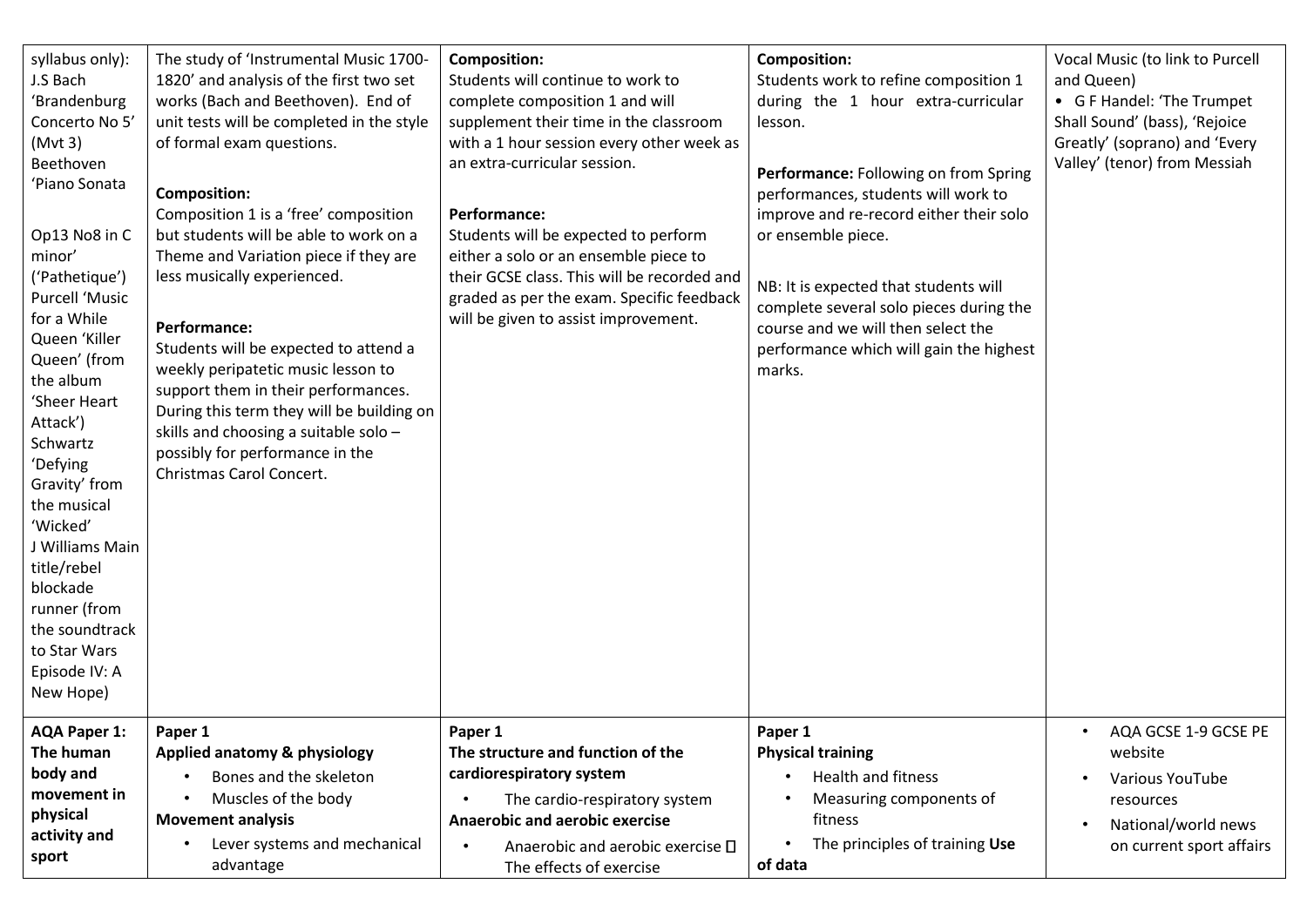|  |  | Revision booklets<br>$\overline{\phantom{a}}$ |
|--|--|-----------------------------------------------|
|  |  |                                               |
|  |  |                                               |
|  |  |                                               |
|  |  |                                               |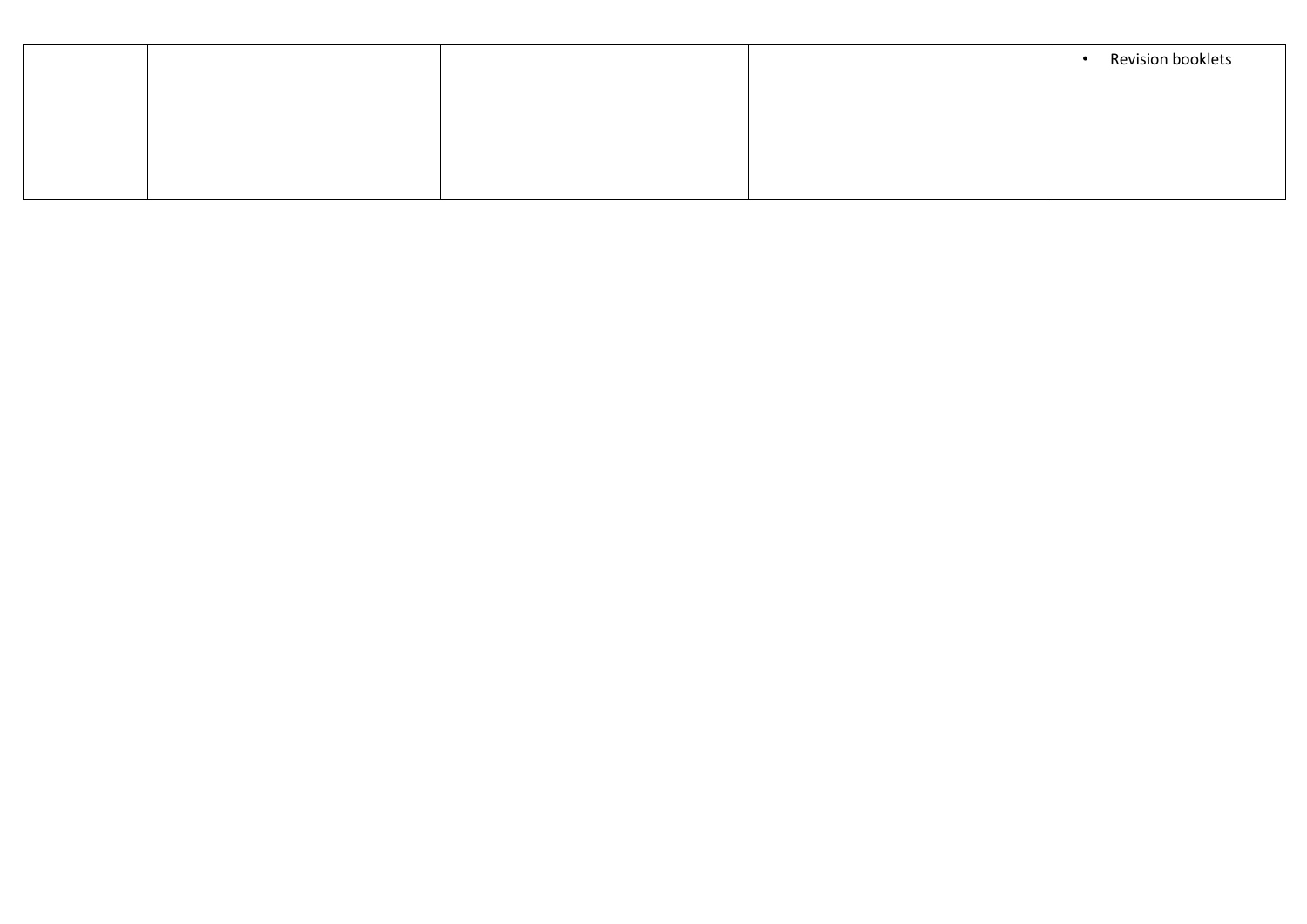| <b>AQA Paper 2:</b><br><b>Cultural</b><br>influences and<br>well-being in<br>physical<br>activity and<br>sport<br><b>Both equally</b><br>weighted as<br>below:<br>Written exam<br>1hr 15mins<br>78 marks<br>60% of GCSE<br><b>Practical</b><br>performance<br>Three different<br>physical<br>activities in the<br>role of<br>player/perform<br>er (one in a<br>team activity,<br>one in an<br>individual<br>activity and a<br>third in either a<br>team or in an<br>individual<br>activity). | Basic movements, planes and<br>axes of movements<br>Paper 2<br>Socio-cultural influences and wellbeing<br>in physical activity and sport<br>Skill and ability<br><b>SMART targets</b><br>Information processing model<br>Guidance and feedback<br>Inverted-U theory<br>$\bullet$<br>Direct and indirect aggression<br>Motivation | Paper 2<br><b>Socio-cultural influences:</b><br>Engagement of different social<br>$\bullet$<br>groups.<br>Gender<br>$\bullet$<br>Race<br>$\bullet$<br>Religion<br>$\bullet$<br>Culture<br>$\bullet$<br>Age<br>$\bullet$<br>Family<br>$\bullet$<br>Education<br>Role models<br>Disability<br>$\bullet$<br>Socio-economic<br>$\bullet$ | How data is collected - both<br>$\bullet$<br>qualitative & quantitative<br>Paper 2 Use<br>of data:<br>Quantitative<br>$\bullet$<br>Qualitative<br>Methods of collecting data<br>$\bullet$<br>Presenting data<br>$\bullet$<br>Analysis and evaluation of data<br>$\bullet$ |  |
|----------------------------------------------------------------------------------------------------------------------------------------------------------------------------------------------------------------------------------------------------------------------------------------------------------------------------------------------------------------------------------------------------------------------------------------------------------------------------------------------|----------------------------------------------------------------------------------------------------------------------------------------------------------------------------------------------------------------------------------------------------------------------------------------------------------------------------------|--------------------------------------------------------------------------------------------------------------------------------------------------------------------------------------------------------------------------------------------------------------------------------------------------------------------------------------|---------------------------------------------------------------------------------------------------------------------------------------------------------------------------------------------------------------------------------------------------------------------------|--|
|----------------------------------------------------------------------------------------------------------------------------------------------------------------------------------------------------------------------------------------------------------------------------------------------------------------------------------------------------------------------------------------------------------------------------------------------------------------------------------------------|----------------------------------------------------------------------------------------------------------------------------------------------------------------------------------------------------------------------------------------------------------------------------------------------------------------------------------|--------------------------------------------------------------------------------------------------------------------------------------------------------------------------------------------------------------------------------------------------------------------------------------------------------------------------------------|---------------------------------------------------------------------------------------------------------------------------------------------------------------------------------------------------------------------------------------------------------------------------|--|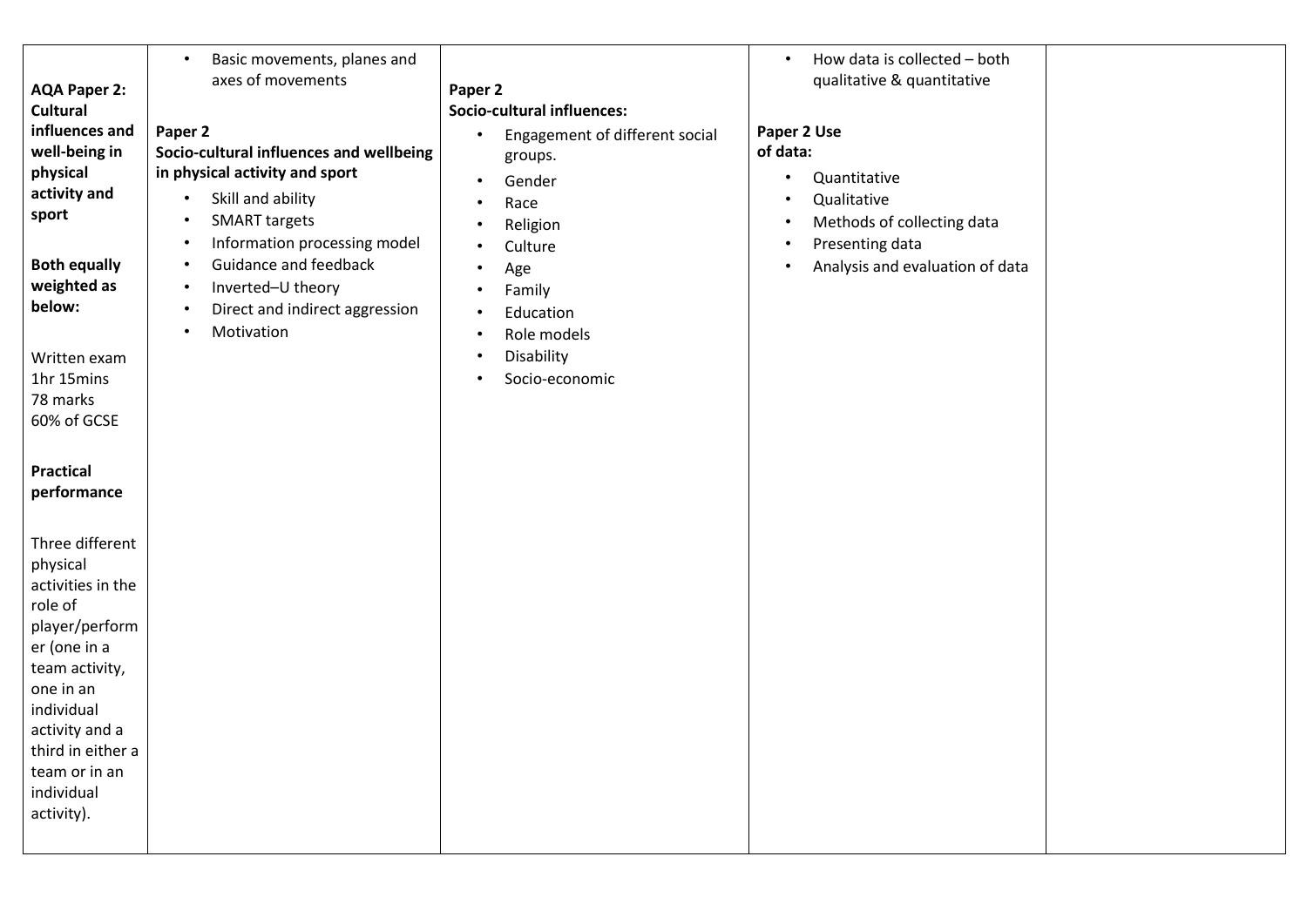| <b>Religion and</b> | I Issues of Good and Evil (Islam and | Islam – Beliefs and teachings | <b>Islam – Practices</b>        |  |
|---------------------|--------------------------------------|-------------------------------|---------------------------------|--|
| <b>Ethics (RE)</b>  | Christianity)                        | <u>Angels</u>                 | The five pillars of Sunni Islam |  |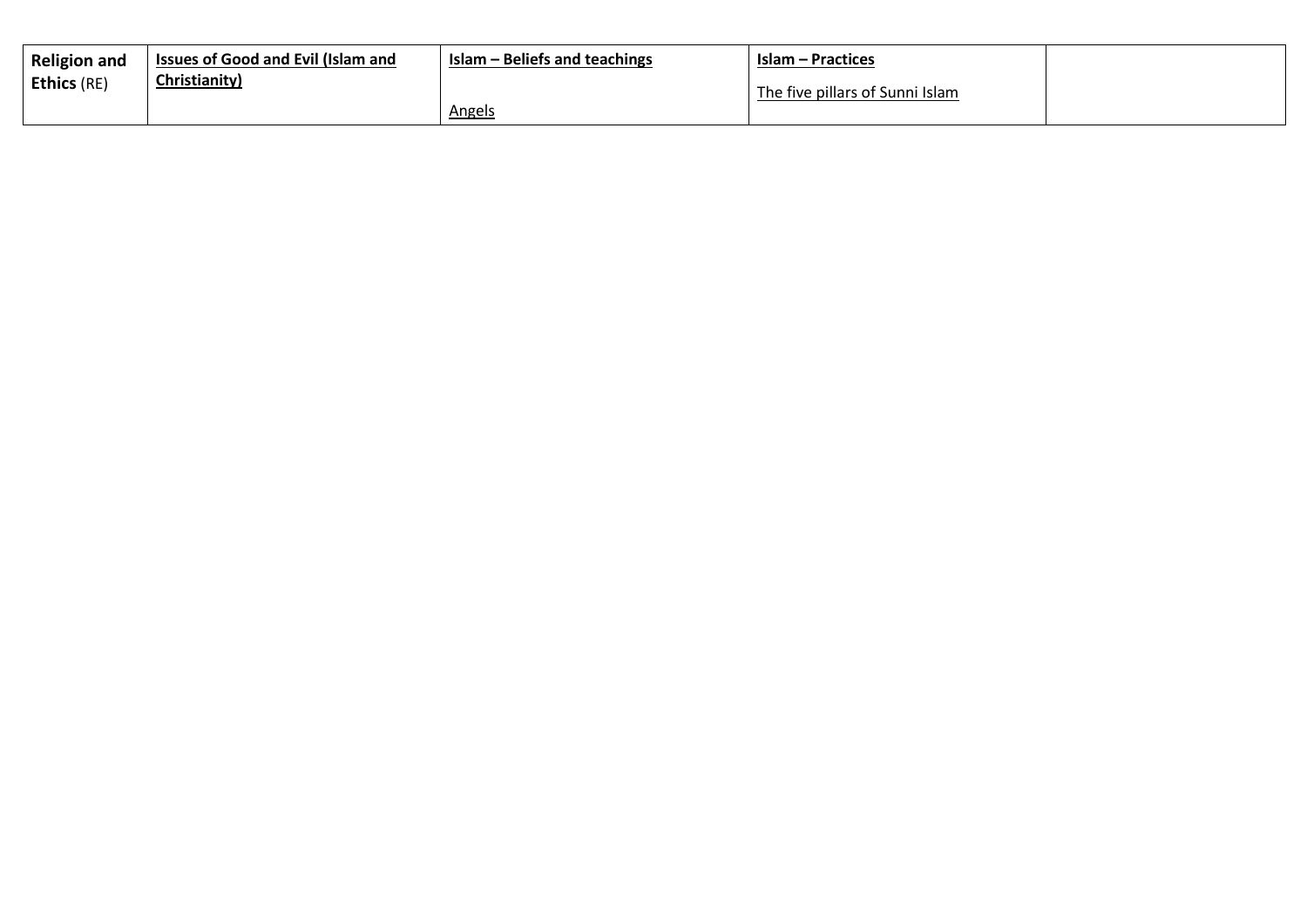| Exam Board:<br>Eduqas | Crime and Punishment<br>What makes an act 'wrong'?<br>$\bullet$<br>Beliefs and attitudes about the<br>$\bullet$<br>causes of crime and the aims of<br>punishment.<br>The treatment of criminals and<br>the work of prison reformers /<br>chaplains.<br>Death penalty and varied<br>responses to<br>Forgiveness, Good, Evil and Suffering<br>Original Sin and 'Soul making.'<br>$\bullet$<br>Philosophical challenges posed<br>by belief in God.<br>Belief in Predestination (Islam)<br>$\bullet$<br><b>CHRISTIANITY</b><br>Nature of God x2<br>$\bullet$<br>Creation $-$ genesis and the<br>$\bullet$<br>purpose of humans | Diversity in belief between<br>Shi'a and Sunni Muslims<br>regarding Angels and Freewill.<br>The significance of Jibril's<br>revelation of the Qur'an to<br>Muhammad.<br>The significance of Mika'il<br>placed in charge of plants and<br>rain.<br>The significance of Israfil to<br>announce the Day of<br>Resurrection.<br>Akhirah / Afterlife<br>Al - Qadr (predestination):<br>Implications for human freedom.<br>Akhirah and the day of<br>judgement.<br>Heaven and Hell - Muslim<br>beliefs.<br>Revision<br><b>Islam - Beliefs and teachings</b> | Shahadah<br>$\bullet$<br>Zakah<br>Sawm<br>Hajj<br>Salah<br>Ten Obligatory Acts of Shi'a Islam<br>Salat, Khums, Hajj<br>$\bullet$<br>Amr-bil-Maroof, Nahil Anril<br>Munkar, Tawalia, Tabarra.<br>Jihad<br><b>Greater Jihad</b><br>$\bullet$<br>Lesser Jihad - origins, influence<br>and conditions for lesser Jihad.<br><b>Festivals and commemorations</b><br>(comparative within Britain and<br>elsewhere)<br>Id ul Adha<br>Id ul Fitr<br>Ashura<br>The Night of Power |  |
|-----------------------|----------------------------------------------------------------------------------------------------------------------------------------------------------------------------------------------------------------------------------------------------------------------------------------------------------------------------------------------------------------------------------------------------------------------------------------------------------------------------------------------------------------------------------------------------------------------------------------------------------------------------|-------------------------------------------------------------------------------------------------------------------------------------------------------------------------------------------------------------------------------------------------------------------------------------------------------------------------------------------------------------------------------------------------------------------------------------------------------------------------------------------------------------------------------------------------------|-------------------------------------------------------------------------------------------------------------------------------------------------------------------------------------------------------------------------------------------------------------------------------------------------------------------------------------------------------------------------------------------------------------------------------------------------------------------------|--|
|                       | Jesus Christ incarnate<br>$\bullet$<br>The meaning of the<br>$\bullet$<br>crucifixion and the<br>atonement<br>The meaning of the<br>$\bullet$<br>resurrection and ascension<br>Salvation<br>$\bullet$<br>Afterlife and Judgement<br>$\bullet$<br><b>Judgement CHRISTIAN CHURCH</b><br>Types prayer, including the<br>$\bullet$<br>meaning of the Lord's prayer                                                                                                                                                                                                                                                             | The Nature of Allah<br>Teachings about the nature of<br>Allah - Oneness / Tawhid<br>Nature of Allah -<br>Immanence, transcendence,<br>omnipotence, beneficence,<br>mercy, fairness and justice.<br>Adalat in Shi'a Islam<br>Prophethood<br>Importance of Adam as the<br>first prophet.                                                                                                                                                                                                                                                                | <b>Revision - GCSE Exams</b><br>Non Examined RE and Philosophy once<br>exams are over:<br><b>Philosophy for Children:</b><br>Climate Change<br>$\bullet$<br>Sanctity OF Life and Medical                                                                                                                                                                                                                                                                                |  |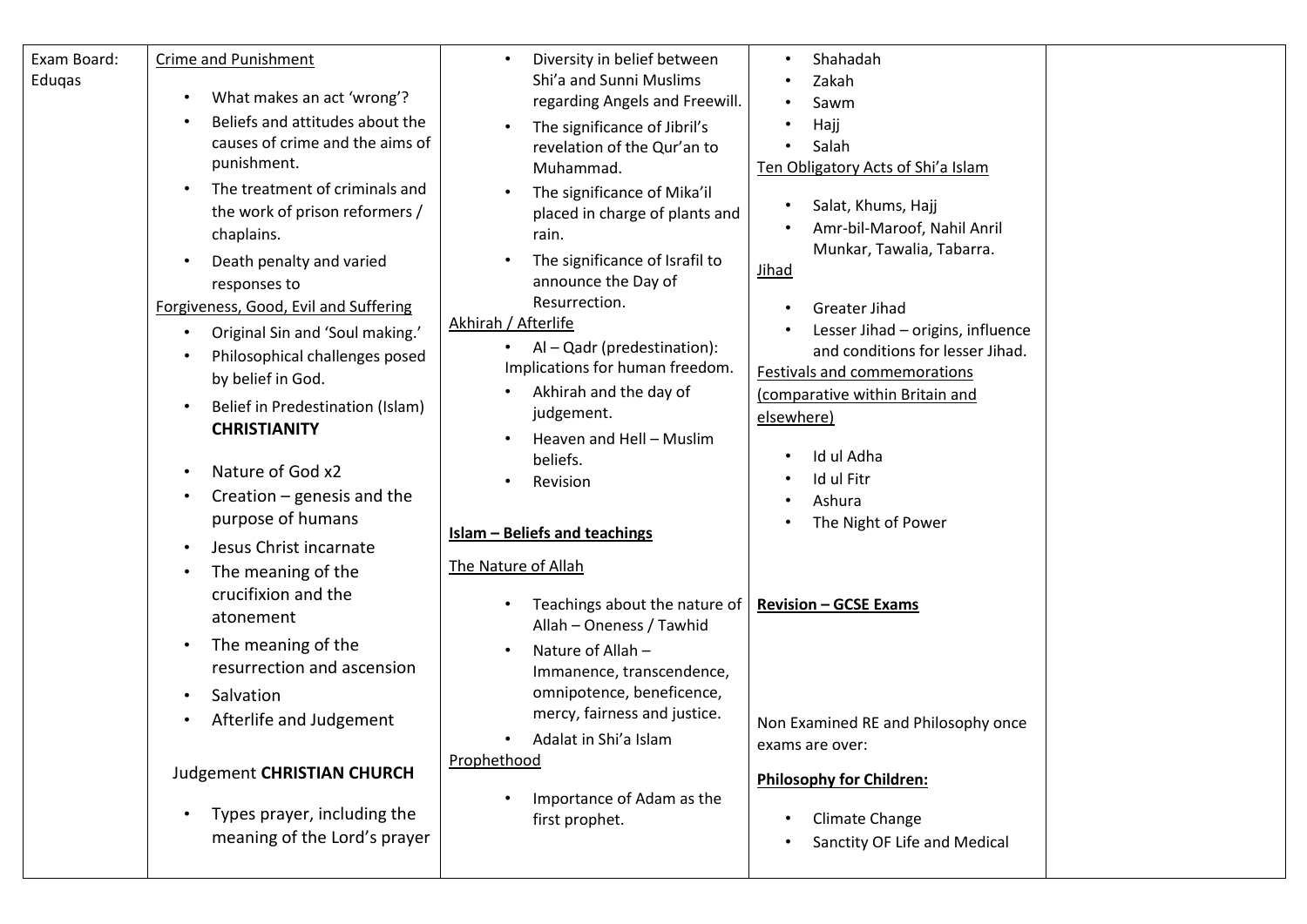| Comparing types of worship:<br>$\bullet$<br>catholic, | Ibrahim as the father of Issac<br>$\bullet$<br>and his significance for the<br>Muslim religion.<br>Isa as a prophet for Muslims<br>$\bullet$ | Advancements<br><b>Evolution and Creation</b><br>$\bullet$<br><b>Gender Equality</b><br>$\bullet$ |  |
|-------------------------------------------------------|----------------------------------------------------------------------------------------------------------------------------------------------|---------------------------------------------------------------------------------------------------|--|
|                                                       |                                                                                                                                              |                                                                                                   |  |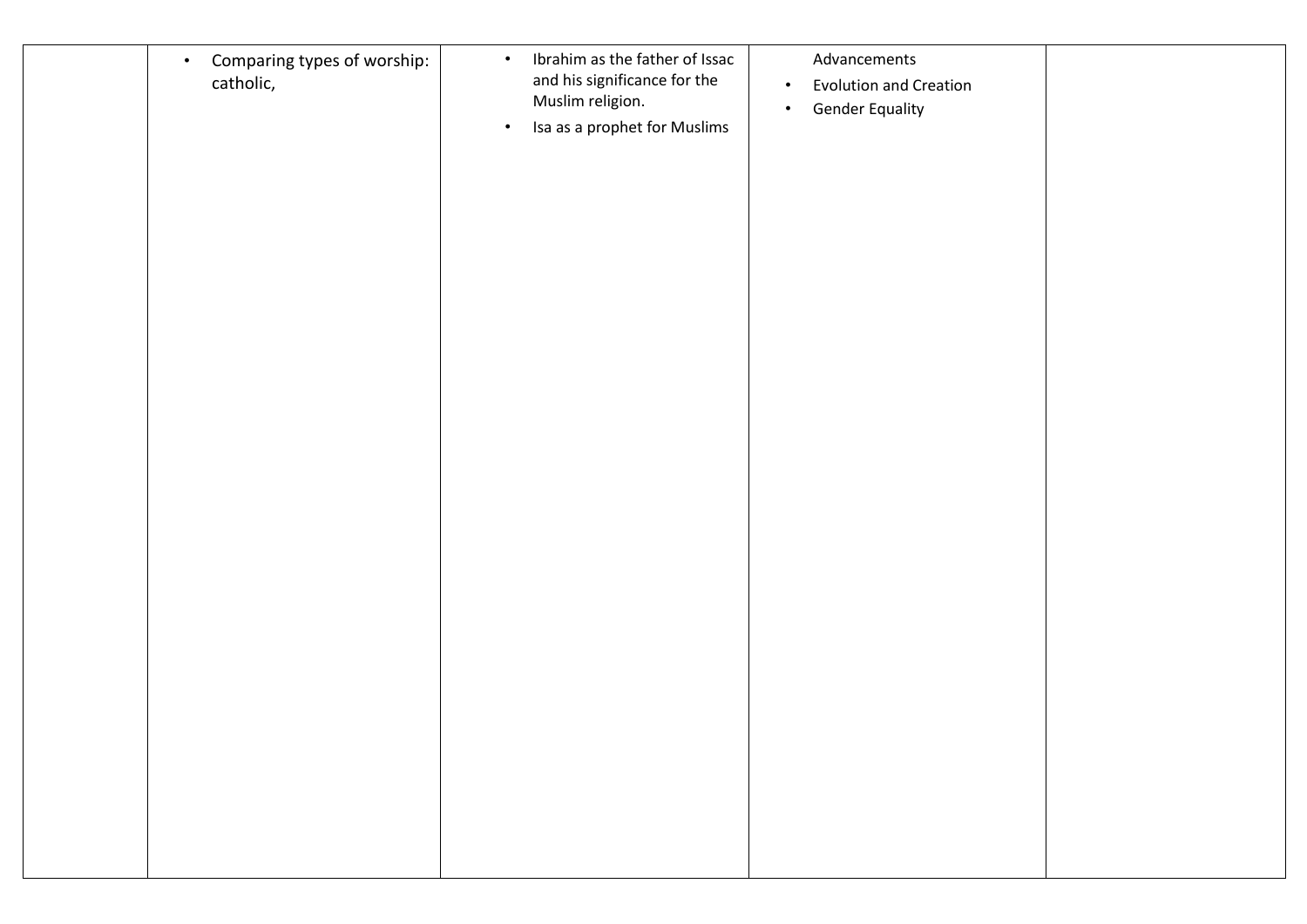| Quaker, evangelical,<br>Society of friends<br>Sacraments<br>$\bullet$<br>Baptism<br>$\bullet$<br>Eucharist<br>$\bullet$<br>Pilgrimage:<br>$\bullet$<br>Walsingham and<br>Taize<br>Festivals - Christmas<br>$\bullet$<br>at home and in the<br>church | Muhammad as the seal<br>of the Prophets.<br><b>Foundations of Faith</b><br>The six articles of faith<br>in Sunni Islam.<br>The five roots in Usul<br>as-Din in Shi'a Islam.<br>Islamic attitudes<br>$\bullet$<br>towards Kutub, Sahifah,<br>Injil, Tawrat, Zabur.<br>Revision<br>$\bullet$ | Is there a point in a God?<br>$\Box$ |  |
|------------------------------------------------------------------------------------------------------------------------------------------------------------------------------------------------------------------------------------------------------|--------------------------------------------------------------------------------------------------------------------------------------------------------------------------------------------------------------------------------------------------------------------------------------------|--------------------------------------|--|
| Easter – at home and<br>$\bullet$<br>in the church<br>Secular Britain<br>$\bullet$<br>The Church and the<br>$\bullet$<br>local community<br>Mission, evangelism<br>and growth of the<br>church                                                       |                                                                                                                                                                                                                                                                                            |                                      |  |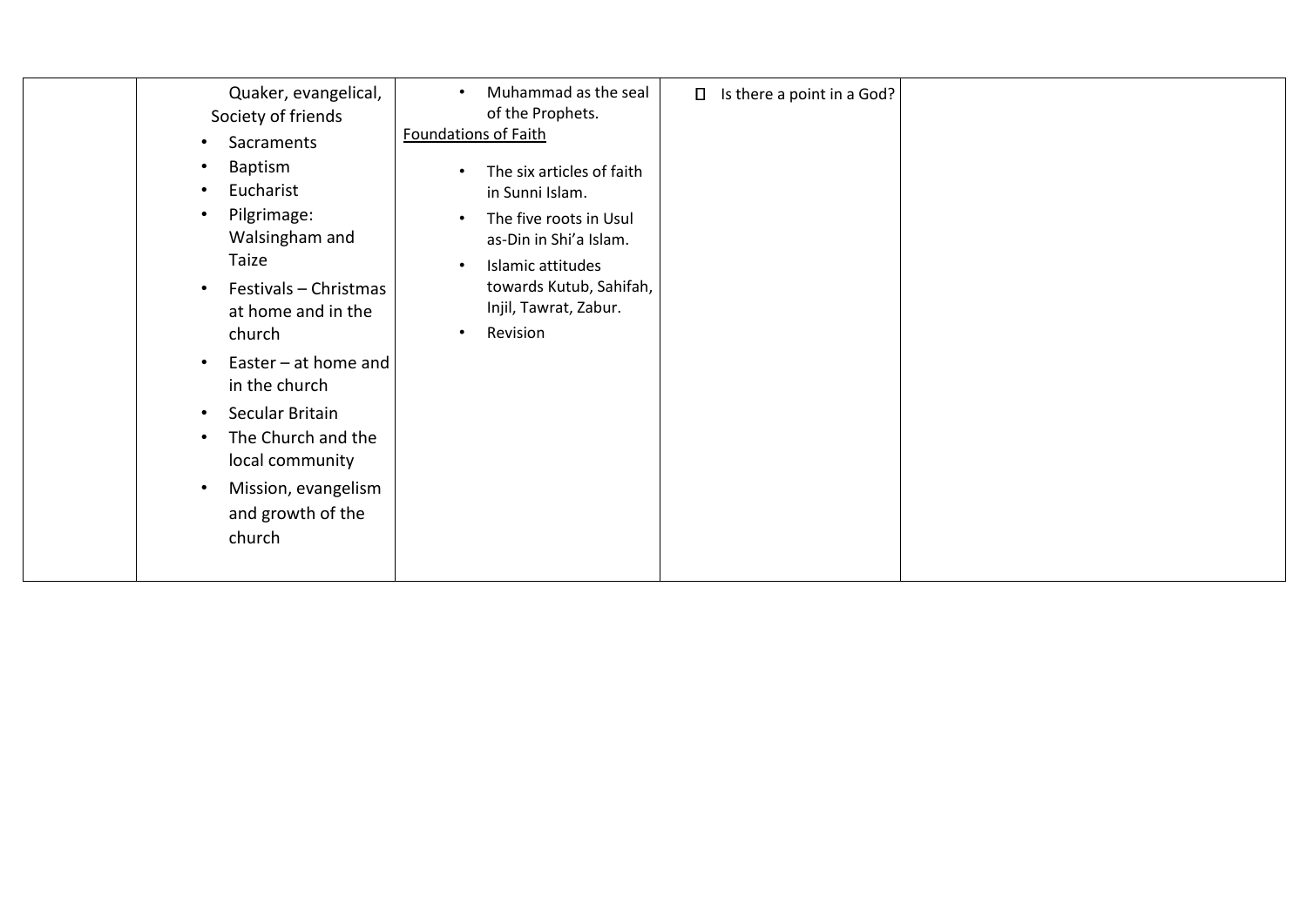| <b>Combined</b><br><b>Science</b><br><b>GCSE</b><br>$(9-1)$<br>Exam board -<br>Edexcel                                              | Review Chemistry Topics 1-4 -<br>States of matter, separating<br>techniques, atomic structure, and<br>the periodic table.<br>Chemistry Topics 5, 6, 7 - Ionic and<br>covalent bonding.<br>Chemistry Topic 8 - Types of<br>substance, acids, and alkalis.<br>Biology Review Topics 1, 2, 3 Key<br>concepts in biology, cells and<br>control and genetics.<br><b>Biology Topics 4 and 5 Natural</b><br>selection, genetic modification,<br>health, disease and the<br>development of medicines. | Biology Topic 6 - Plant structure<br>and their functions.<br>Physics Review topics 1, 2 & 3 -<br>Motion, forces and motion and<br>conservation of energy.<br>Physics Topic 4 and 5 - Waves, light<br>and the electromagnetic spectrum.<br>Physics Topic 6, 7 and 8 -<br>Radioactivity, energy, forces and<br>their effect.<br>Chemistry Topics 9 and 10 -<br>Calculations, electrolytic processes,<br>obtaining metals, reversible<br>reactions and equilibria. | <b>Biology Topics 7-Animal</b><br>coordination, control and<br>homeostasis<br>Revision for end of Year exam<br>- Revision lessons, walking<br>talking exams papers, key<br>facts and exam skills.<br>Physics Topic 9 - Electricity<br>and circuits<br><b>Review Biology Topics 4-6</b><br><b>Review Chemistry Topics 1-8</b><br><b>Review Physics 4-5</b><br>Review Core practicals and<br>skills - Core practical ppts | BBC Bitesize - Key Stage 4 Science.<br>(Edexcel exam board)<br>https://www.bbc.co.uk/bitesize/examspecs/zqkww6f<br>Combined Science Revision guide and workbook<br>available to purchase from school library via parent<br>pay.<br>Visit - Manchester Science and Industry Museum<br>and<br>Manchester museum.                                                                                                                          |
|-------------------------------------------------------------------------------------------------------------------------------------|-----------------------------------------------------------------------------------------------------------------------------------------------------------------------------------------------------------------------------------------------------------------------------------------------------------------------------------------------------------------------------------------------------------------------------------------------------------------------------------------------|-----------------------------------------------------------------------------------------------------------------------------------------------------------------------------------------------------------------------------------------------------------------------------------------------------------------------------------------------------------------------------------------------------------------------------------------------------------------|-------------------------------------------------------------------------------------------------------------------------------------------------------------------------------------------------------------------------------------------------------------------------------------------------------------------------------------------------------------------------------------------------------------------------|-----------------------------------------------------------------------------------------------------------------------------------------------------------------------------------------------------------------------------------------------------------------------------------------------------------------------------------------------------------------------------------------------------------------------------------------|
| <b>Triple</b><br>Science (9-1)<br>Exam Board -<br>Edexcel<br><b>GCSE Biology</b><br><b>GCSE</b><br>Chemistry<br><b>GCSE Physics</b> | Review Biology - Topics 1-4<br>including additional triple<br>content.<br>Review Physics Topics 1 to<br>$3$ – including the additional<br>Triple content focus on<br>topic 3.<br>Physics Topic 4 and $5 -$<br>Waves, light and the<br>electromagnetic spectrum<br>Physics Topic 6 and $7 -$<br>Radioactivity<br>Physics Topic 7 - Astronomy                                                                                                                                                   | Biology Topic 5 - Health<br>disease and the<br>development of medicines.<br>Biology Topic 6 - Plant<br>structures and their<br>functions<br><b>Biology Topic 7 - Animal</b><br>co-ordination, control and<br>homeostasis<br>Physics Topics 8, 9, 10 and 11<br>- Energy, forces and their<br>effects and Electricity and<br>circuits and static electricity -                                                                                                    | Physics Topics 8, 9, 10<br>and 11 - Energy, forces<br>and their effects and<br>Electricity and circuits and<br>static electricity -<br>Complete from spring<br>term.<br>Chemistry Topics 17 - 19<br>Groups of the periodic<br>tables and rates of<br>reaction.<br>Revision and exam skills<br>for summer exams.                                                                                                         | BBC Bitesize - Key Stage 4 Science.<br>(Edexcel exam board)<br><b>GCSE Biology</b><br>https://www.bbc.co.uk/bitesize/examspecs/zcq2j6f<br><b>GCSE Chemistry</b><br>https://www.bbc.co.uk/bitesize/examspecs/zy984j6<br><b>GCSE Physics</b><br>https://www.bbc.co.uk/bitesize/examspecs/zqpshv4<br>GCSE Biology, Chemistry and Physics revision guides<br>and workbooks are available to purchase from school<br>library via parent pay. |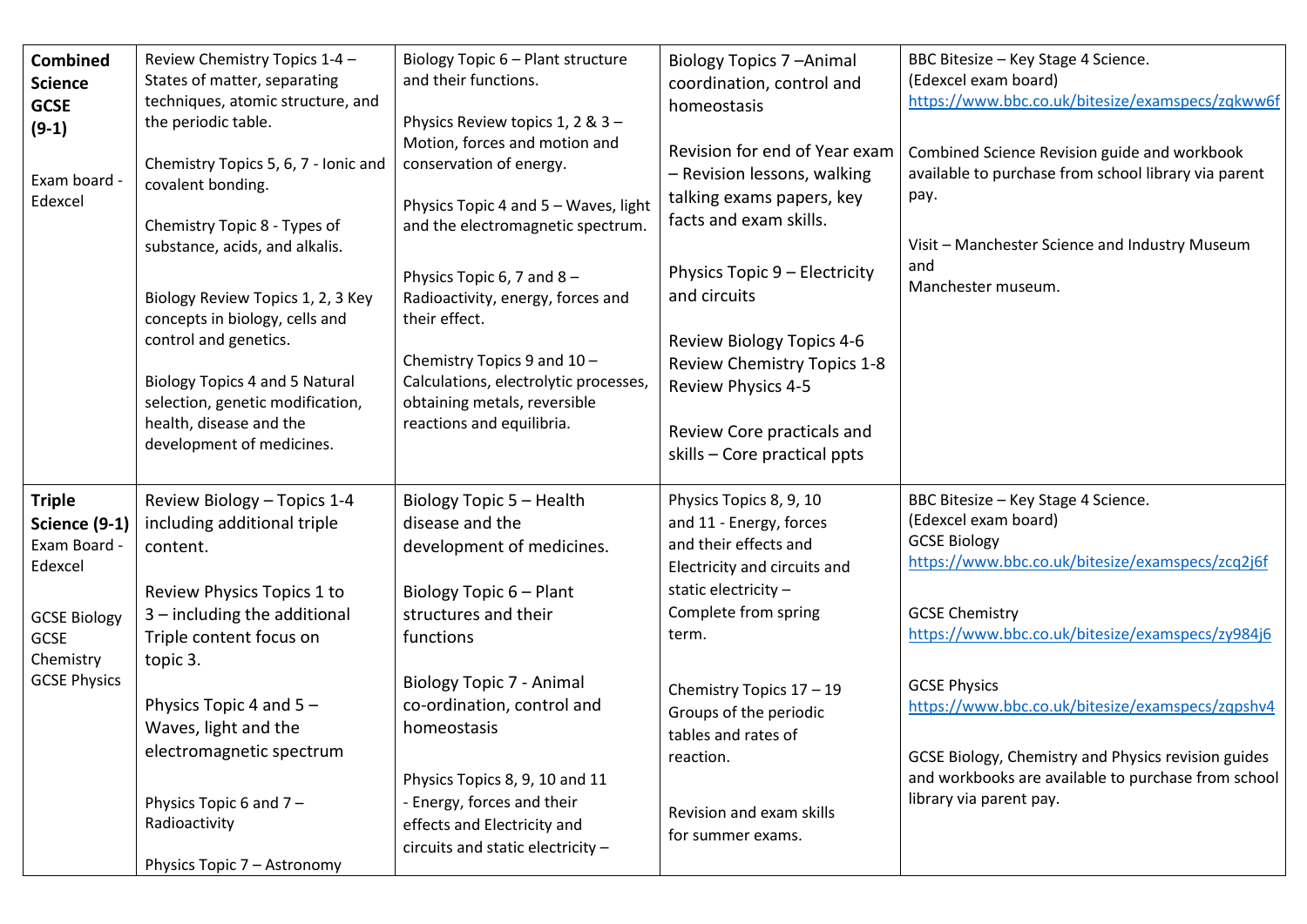| Chemistry - Review topics 1-<br>4 The atom and periodic table<br>Chemistry – Topics 5, 6 and 7.<br>Ionic and covalent bonding<br>and types of substances. | start (complete in summer<br>term)<br>Chemistry Topics $10 - 13$<br>Electrolytic processes,<br>obtaining metals. | Review Physics topics $-6$ -<br>11<br>Review Biology topics 1-6<br>Review all core practicals<br>Review chemistry topics 5-8 | Visit - Manchester Science and Industry Museum<br>and<br>Manchester museum. |
|-----------------------------------------------------------------------------------------------------------------------------------------------------------|------------------------------------------------------------------------------------------------------------------|------------------------------------------------------------------------------------------------------------------------------|-----------------------------------------------------------------------------|
| Chemistry - Topic 8 Acids and<br>Alkalis<br>Chemistry - Topic 9<br>Calculations involving masses.                                                         | Chemistry - Topics $14 - 16$<br>Quantitative analysis,<br>dynamic equilibrium and fuel<br>cells.                 |                                                                                                                              |                                                                             |